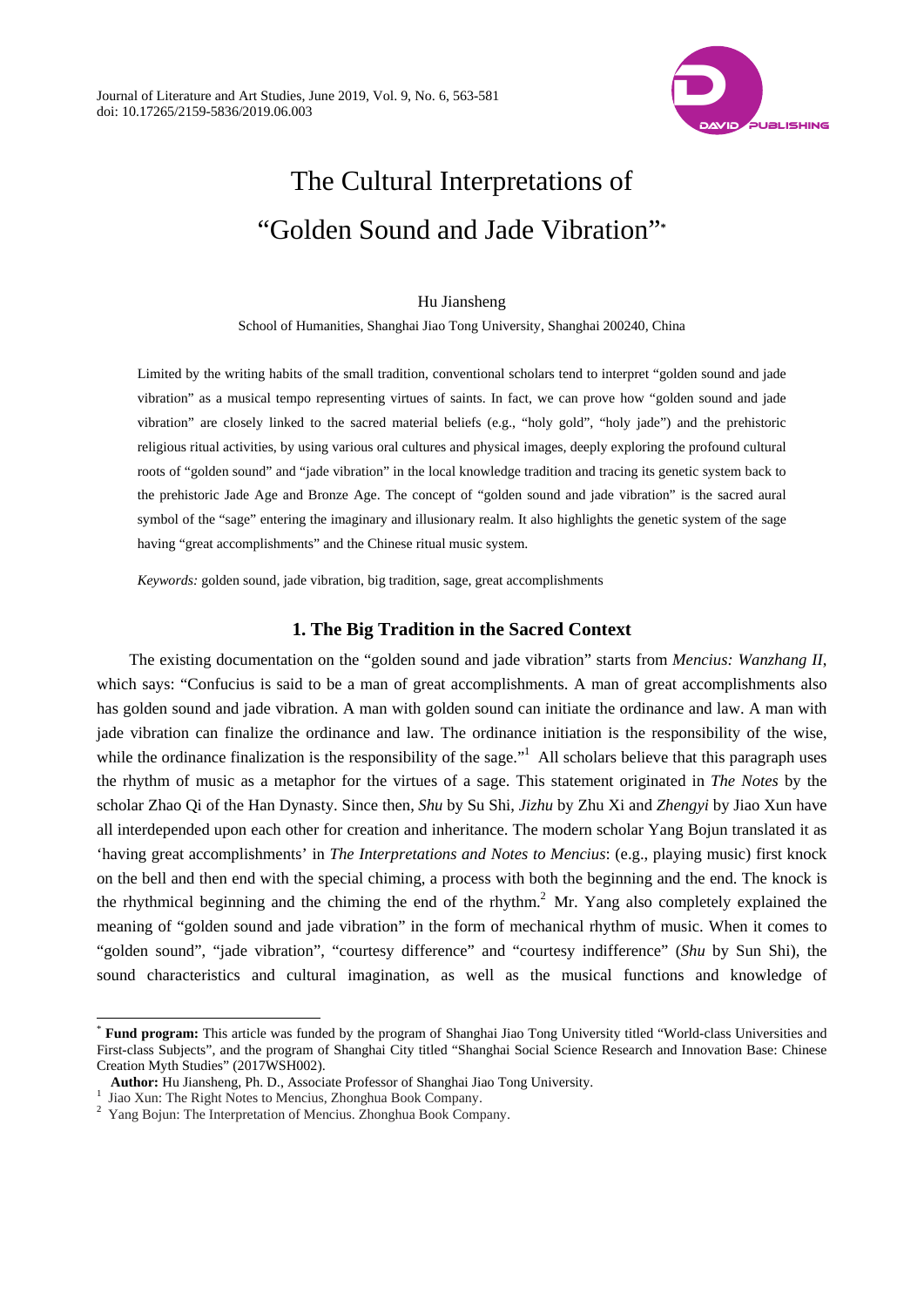"demonstrating the sound" and "controlling the rhyme" (*Jizhu* by Zhu Xi have been completely abandoned, so that the cultural symbol of "having great accomplishments" is "already as diluted as the boiled water".<sup>3</sup> The original cultural function and symbolic meaning of "golden sound and jade vibration" become more confusing and obscure.

The *Five Elements* chapters of Guodian Chu Bamboo Slips and Mawangdui Brocade Book recently unearthed give written records about "golden sound" and "jade vibration", and provide a new opportunity to further explore the cultural structure and symbolic function of "golden sound and jade vibration".<sup>4</sup>The chapter states: "The kind practice of a gentleman has a beginning (Guodian version has no character "*ye*" and we use the Mawangdui version) and an end. The virtuous practice of a gentleman has a beginning and no end (Li Ling adds, "six characters" are missing; Brocade version is better by saying "no ending"; we use the Brocade version). This is what a sage does. Golden sound represents kindness, and jade vibration, sageness. The kindness is the humane way; the virtue is the heavenly way. Only the virtuous can start to have golden sound and jade vibration". As for the authoring era of Guodian Chu Bamboo Slips, the academic community basically believes that it was written earlier than *Mencius*. In the article "Golden Sound and Jade Vibration" and Related Issues", Liu Xinfang put forward a unique opinion on the meaning of "golden sound and jade vibration" in connection with the relevant unearthed documents. He believed that "golden sound and jade vibration" is not a music issue, but an "epistemological problem", for it used "golden sound to represent the outside world, jade vibration to represent the resonance with the inner heart, 'golden sound and jade vibration' reveals the relationship between the subject and the object vividly. Liu broke away from the shackles of the structure theory of music, and expanded the "golden sound and jade vibration" into metaphysical philosophical thinking. This is somewhat innovative. However, Liu also simply inferred from the internal literature and text structure of the unearthed literature, without fully emphasizing and leveraging the big tradition of the remote ancient sacred context generated by "golden sound and jade vibration".

The sacred context mentioned above refers to the fact that secularism and sacredness are one to the ancient inhabitants, and the visual symbols they saw and the auditory symbols they heard are all related to the sacred world. As Iliad said, everything, no matter how insignificant, contains divinity.<sup>6</sup> We believe that "golden sound and jade vibration" is not only an auditory symbol issued by a secular instrument, but also a vocal symbol produced by an indispensable instrument in religious etiquette; it represents a kind of symbolic narrative with divine meaning. Ye Shuxian wrote the article "Rong Chengshi" Knowledge Archaeology Paradigm of Five General Interpretations to Jian Drum Mythology about Xia and Yu to give a detailed discussion of the mystery of narrative and drum music system of the Jian drum mythology about Xia and Yu, re-interpreting the cultural connotations of the drums from the new perspectives of mythology and archaeology. Ye said: "The original percussion instruments such as bell and drum are inseparable from the prehistoric religious context of the sacred faith, and even the instruments themselves are symbols of the gods or holy wills." Ye also concluded that "Whether it is a signal drum that simply emits sound information or a musical instrument in a ritual music system, the original root lies in the background of the drums and the ritual activities of prehistoric religious

<sup>&</sup>lt;sup>3</sup> [Canada] McLuhan et al, He Daokuan (translator): McLuhan Essentials, Nanjing University Press.  $\frac{4}{1}$  The Angient Literature Bessente Office of the National Cultural Belies Bureau: Edited the Me N

<sup>&</sup>lt;sup>4</sup> The Ancient Literature Research Office of the National Cultural Relics Bureau: Edited the Ma Wangdui Han Tomb, Cultural Relics Publishing House.

<sup>5</sup> Li Xueqin: The Nature and Age of Confucian Classics in Guodian Chu, Li Xueqin's Anthology, Shanghai Dictionary Press. 6

<sup>&</sup>lt;sup>6</sup> IUSA] Mirsey Eliad: Mythology, dreams, and mysterious rituals, the encounter between contemporary beliefs and primitive realities, Translated by Philip Merritt, London.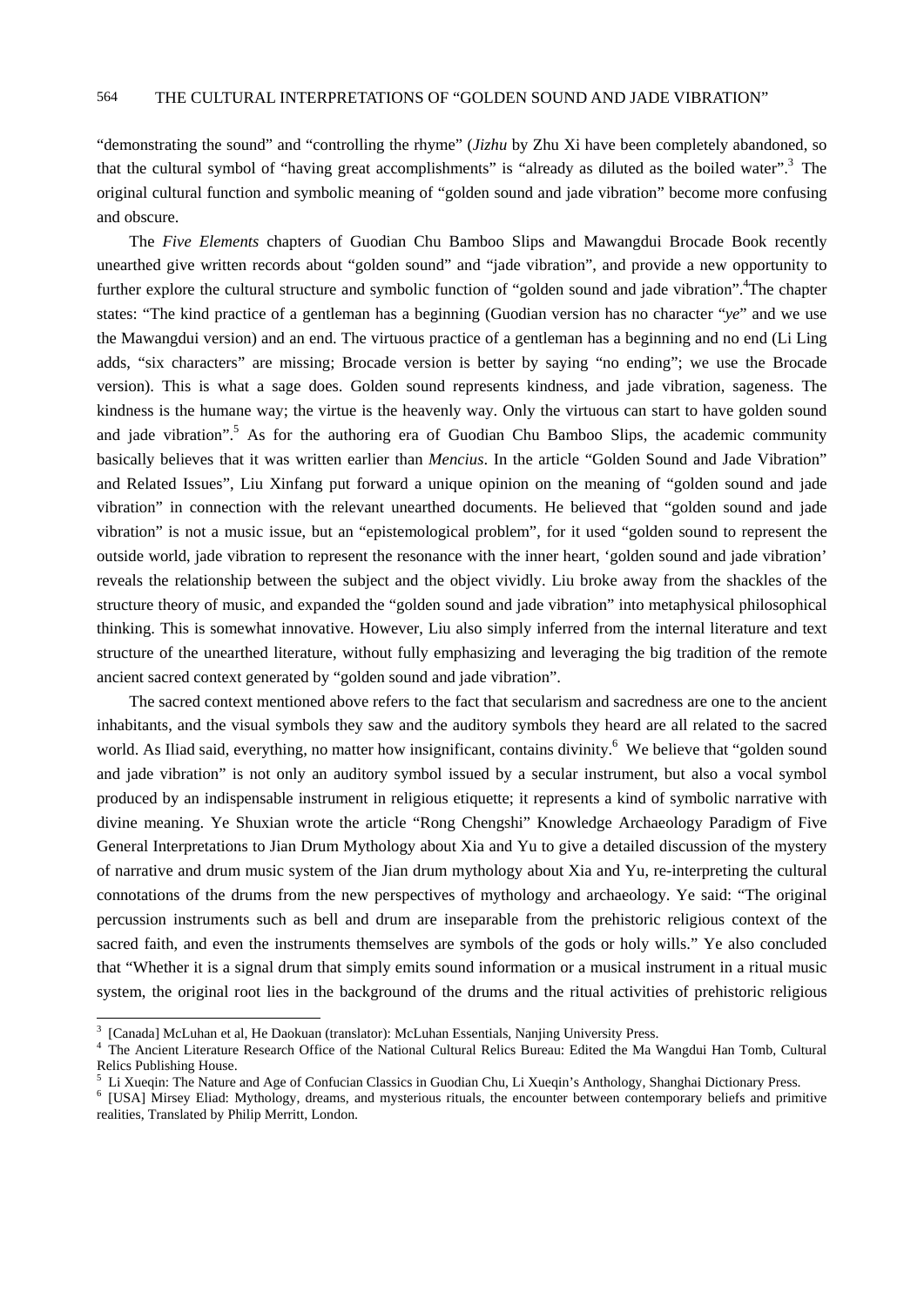leaders to communicate with ghosts and spirits."<sup>7</sup> Therefore, the cultural symbolic practice of Mr. Ye attaching importance to the divine context provides an epistemological and methodological guide for us to investigate in depth the cultural functions and mythology implications of "golden sound and jade vibration".

In order to further explain the symbolic function of "golden sound and jade vibration" and the meaning of mythology, we may also cite the musical scenes of Duke Zhou who presided over the sacrifices recorded in Shangshu Commentary: Luo Hao Story.<sup>8</sup> The Story reads: Foretell the Luo city, make it capital city of Zhou, establish the calendar system, standardize the sacrificial ritual, change the sacrificial ceremony, and establish the ritual and music system…The imperial temple is so vibrant like fine brocade. The princes and dukes of the world all come to the reign of Duke Zhou. There are 1,730 figures representing the roles of princes and dukes in the sacrificial ceremony. All of them heard the Qingzhe chiming of jade tone, jade sound and jade color. Then Duke Zhou orders the singing and string playing of the music pieces of the eras of Kings Wen and Wu of Zhou. The princes and dukes in the imperial temple swear their oaths and sing in harmony, as if to suddenly see the formation of Kings Wen and Wu, saying: Alas, this may be the grandiose style of the our forefathers Kings Wen and Wu.<sup>9</sup> This passage allows us to experience the strong penetrating power and profound influence of the musical symbols on the spiritual dimensions of the princes and dukes of the Zhou Dynasty. Of course, such penetrating power and influence is more than the aesthetic effect of the rhythm of music; more importantly, it represents the mysterious experience and divine satisfaction of the illusion and ecstasy found in the ritual participants for the religious rituals. The ancient song "Pangu Creating the Heaven and the Earth" by Lan Dianyao in Xilin County, Guangxi, gives a wonderful account of the sound generated by the musical instrument in the sacrifice ritual. The account can also help us to understand that the sound symbol of the instrument is a symbol of divinity for the Yao residents, or a "sacred object." The song goes, "Look up, toward the clear sky; my sincere heart supports the devout gaze; lift up the hands and play the instruments of sacrifice ceremony; use the most respectful awe to sing the opening hymns."

This paper attempts to connect with the big tradition of the sacred context, to take into account the knowledge horizons of cultural anthropology, religious anthropology, ethnology, mythology and archaeology, and to widely use the folk culture and cross-cultural materials. This paper tries to break away from the one-sidedness and limitation of the musical formalism structure theory of "golden sound and jade vibration" and focuses on the structural function and cultural prototype coding of local traditional cultural knowledge and reconstructs the narrative tradition and cultural symbolic meaning of the "golden sound and jade vibration" mythology that has been obscured by the handed-down literature. There also forms a deep cultural exploration of how the sages think of Confucius as "having great accomplishments".

## **2. Golden Sound Mythology of Evil Dispelling and God Invitation**

The Chinese music classic *The Book of Songs* records the musical instruments of bell (see the chapters of *Zhounan Songs: Guanju*, *Songs of Tang: Shanyoushu*, *Song of Gufengzhishi: Chuci, Songs of Putianzhishi: Bingzhichuyan, Songs of Yuzaozhishi: Baihua, Songs of King Wen, Lingtai, Songs of Qingmiaozhishi: Zhijing,*  and *Songs of Jiayuzhishi: Tonggong*; the Yong bell (see Songs of *Wengwangzhishi: Lingtai, Song of Shang*);

 7 Ye Shuxian: "Rong Chengshi" Knowledge Archaeology Paradigm of Five General Interpretations to Jian Drum Mythology about Xia and Yu, National Art.

<sup>8</sup> Fu Sheng, Zheng Xuan, Chen Shouyi: Shangshu Commentary, series of books. 9

<sup>&</sup>lt;sup>9</sup> Lv Daji and He Yaohua (editor): Integration of Primitive Religious Data of Chinese Ethnic Groups (Yao Minority Volume), China Social Sciences Press.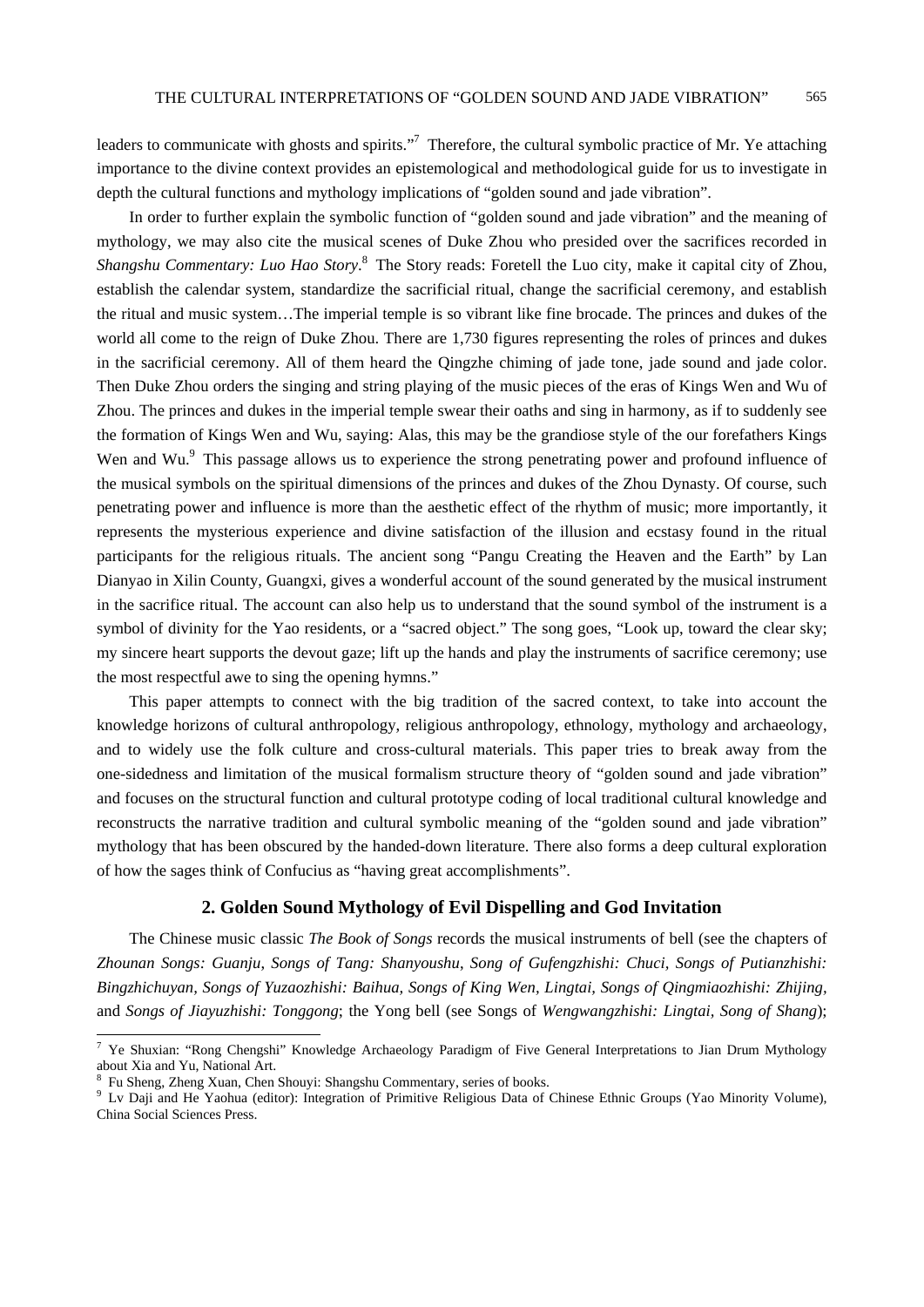Zheng (see *Songs of Jiayuzhisi, Caiq*i; and small bell (See *Songs of Chengongzhishi: Zaijian*). According to the statistics of archaeological materials unearthed in recent years, the types of metal instruments discovered from archaeological discoveries in the Han Dynasty are: 1) for Shang Dynasty: bronze drums, bronze bells, Yong bell, Bo bell; 2) for Western Zhou: Bo bell, Yong bell, Duo bell, Zheng, Niu bell. 3) Eastern Zhou: Bo bell, Yong bell, Duo bell, Zheng, Niu bell, Goudiao, Chunyu, flat Yong bell. 4) for Han Dynasty: Bronze drums, Bo bell, Yong bell, flat Yong bell, Duo bell, Zhegn, Niu bell, Goudiao, Chunyu.<sup>10</sup> It can be seen from the literature and unearthed artifacts that the musical instruments belonging to the "golden sound" in the ancient times are mainly composed of bells, small bells and Bo bells, accompanied by metal instruments such as Zhuo bell and Zheng. According to *Zhouli: Artificer's Record*, "The two sides of the bell are called *Xian*; the ends of the two *Xian* are called *Yu*; the part of the tap on *Yu* is called *Gu*; the part above the *Gu* is called *Zheng*; the part of the top of the *Zheng* is called *Wu*. The handle above *Wu* is called *Yong*; the plane at the top of *Yong* is called *Heng*. The circular bell hanging in the lower part of *Yong* is called *Xuan*; the *Xuanchong* which runs through *Xuan* is called *Gan*. The bell belt is called *Zhuan*. The protruding stalactite between *Zhuan* is called *Mei*, and *Mei* is also called *Jing*. The slightly concave and shiny part above *Yu* is called *Sui*."11 Judging from this paragraph, we know the "bell" can be an independent artifact, or it can be a "bell" of a large-scale musical instrument that is a combination of "*Xian*, *Yu*, *Gu*, *Zheng* and others". Therefore, the sound of bells enjoyed a prominent position in the ancient audio symbolic system.

*Commentary on Han Shi Story* and *Shanghu Commentary* state that an ancient emperor must first hit the bell and then play music on occasion of both going out and returning. According to *Commentary on Han Shi Story*, "An ancient prince will have five bells on the left and five drums on the right. Before going out, Huangzhong music will be played, when the right five bells will vibrate accordingly. The horse hissing accords with the rhythm; the riders follow the decrees and rules; walking and turning accord with the rules. Then official Taishi plays the music of wagon initiation, proclaiming the departure. When coming in, Weibin music will be stricken; the manners will be unified, and appearances will be serene. As Weibin chimes, the horses hiss. The domesticated animals will stretch their necks for listening. The people inside have jade colors, the people outside, golden sound. Then the official Shaoshi plays the music of hall assembly, meaning that all people will be seated. This is what we call the harmony of music, the response of the animals and the resonance between the bells."<sup>12</sup> Shangshu Contemporary says, "When the prince is going out, the bell of Huangzhong music will chime, and the left five bells will resonate; when coming in, the bell of Ruibin music will chime, the right five bells will resonate. The official Taishi begins to conduct the music playing."<sup>13</sup> "Why did the ancient emperors repeatedly use the "golden sound" without feeling bored? What kind of cultural function does this "golden sound" have? Coincidentally, in the 28th chapter of *The Bible: Exodus*, on the robes thereof thou shalt make pomegranates of blue, and purple, and scarlet, round about the robes thereof; and bells of gold between them round about. And it shall be upon Aaron to minister: and his sound shall be heard when he goeth in unto the holy place before the LORD, and when he cometh out, that he die not. In other words, the priest's clothes have golden bells, and when he walks in and out of the sanctuary, he can make harmony. The golden bell sounds,

<sup>&</sup>lt;sup>10</sup> Fang Jianjun: Discovery and Types of Ancient Chinese Ancient Musical Instruments, Journal of the Central Conservatory of Music.<br><sup>11</sup> Edited by Li Xueqin: Notes to Zhouli, Beijing University Press.

<sup>12</sup> Xu Weijun: Commentary on Han Shi Story, Zhonghua Book Company 13 Xu Weijun: Commentary on Han Shi Story, Zhonghua Book Company.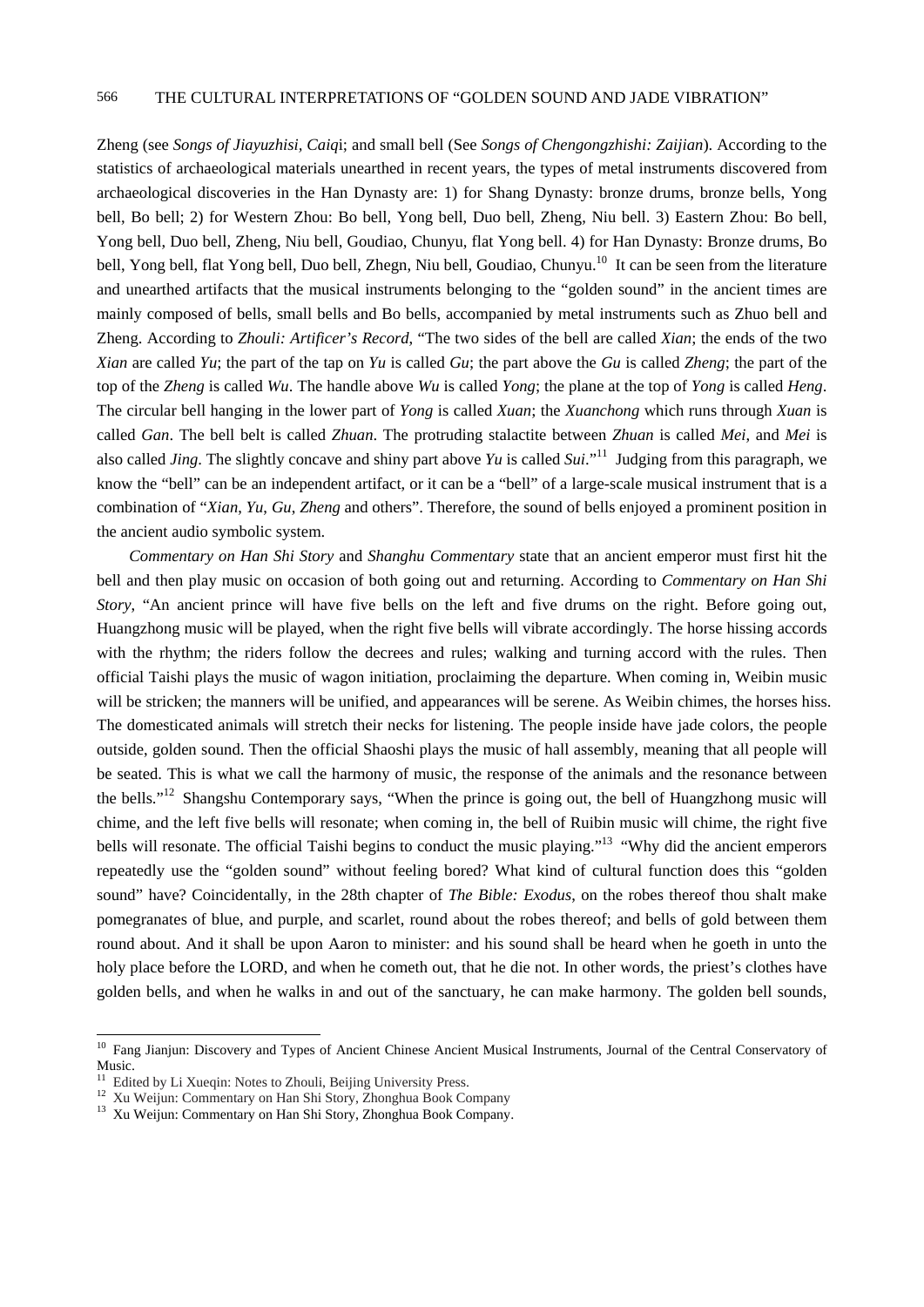otherwise it may lead to death. This is similar to the religious function and cultural significance of the ancient Chinese imperial bells when entering and exiting the palace gate. With regard to the cultural implication of "golden sound" on priest costumes, Fraser cited in *Folklore in Old Testament* various cross-cultural materials from around the world for a comprehensive analysis. He argued: "People think that the harmonious jingle of the bell can drive away the sly and evil ghosts or spirits lurking at the gate of the temple. These spirits are preparing to attack and kill the glamorously dressed priest when the priest is crossing the threshold and performs his holy ritual…. You can scare away evil spirits and ghosts by the sound of metal, whether it is the harmonious jingle of a small bell, the low roar of the big bell, the squeaky bang, the buzzing of the gong, or the noise generated by using a hoe or a wooden stick to strike a bronze or iron plate or simply the sound of copper and iron plates colliding with each other.<sup>14</sup> Lv Yahu wrote in *Study on Witchcraft in the Literature of the Qin and Han Dynasties in the Warring States Period* that "drum" and "Duo bell" are artifacts that can make a loud noise. Therefore, when using an aweing threat to dispel certain ghosts, these two objects can be used together to create a more powerful deterrent to accomplish the effect of intimidation and dispelling.<sup>15</sup>

In order to clarify and prove that "golden sound" has strong exorcism and cultural implication in local traditional culture, we mainly use and examine the live cultural heritage through oral instructions to describe and demonstrate the scared aspects embodied in the "golden sound" under big tradition. In the shamanism, all kinds of collision sounds emitted by the metal instruments of the wizards have the functional meaning of dispelling evil ghosts and spirits. In the north China, shamans of Manchu, Daur, and Xibo minorities all use waist bells. The earliest waist bells were made of stone and are now mostly made of iron. The bells are worn by shamans, and each shaman usually wears several to dozens of waist bells, each weighing some nearly 300 grams. With the weights being three to forty pounds together, some people cannot afford enough strength to carry. According to legend, the waist bell is the thing that the god Abu Kahehe uses around the battle skirt. The tremors of their sound made the demon Yeluli afraid and dizzy into the hell. The shaman's waist bells hit, which means that the shaman rises into the natural universe, when the wind and thunder alternates, creating a journey that is far and wide. At the same time, people think that the waist bell ringing is not the manual shaking, but the dominance of God. It is the sound of vibration when God walks and goes.<sup>16</sup> The Toli and the bronze bells of the Oroqen shaman are mainly sewn on the shaman's costume. A shaman's suit hidden in the White Silver Oroqen Culture Station is sewed with 22 bronze bells... These 6 bells are in a row, and the dresses are arranged in 3 rows, with a total of 36 brass bells in 6 rows.<sup>17</sup> When the shaman dances, the brass bells collide with each other to make a sound. When the Bo'e shaman in Mongolian Kerqing has a dance, the old shaman wears 9 to 13 mirrors. The apprentice must wear at least 5 mirrors. These bronze mirrors are mostly of an odd number, and stringed around the waist in a sequence of small ones on the two ends and large ones in the middle. Jumping up and dancing, jingling, arrogant, and exorcism.<sup>18</sup> The metal implements used by the Naxi witch wizard Dongba mainly include plate bells, contact bells, and gongs. When Dongba is conducting an evil-removal ceremony, he will make full use of the sound of deterrent from these metal instruments. If someone is sick in the Naxi Mingyin area, Lijiang, it is necessary to carry out a ritual ceremony. The ritual

<sup>&</sup>lt;sup>14</sup> [Britain] Fraser (author): Tong Yugang (translator), The Folklore in the Old Testament, Fudan University Press.

<sup>&</sup>lt;sup>15</sup> Lv Yahu: Study on Witchcraft in the Literature of the Qin and Han Dynasties in the Warring States Period, Ph.D. Thesis of Shaanxi Normal University.

<sup>&</sup>lt;sup>16</sup> Fu Yuguang, Meng Huiying: The Study of Manchu Shamanism, Peking University Press.<br><sup>17</sup> Liu Guiteng: The Elunchun Shaman Music, Lvfu New Voice.<br><sup>18</sup> Bi'an. Mysterious Shaman World. Sanlian Bookstore Shanghai Branch.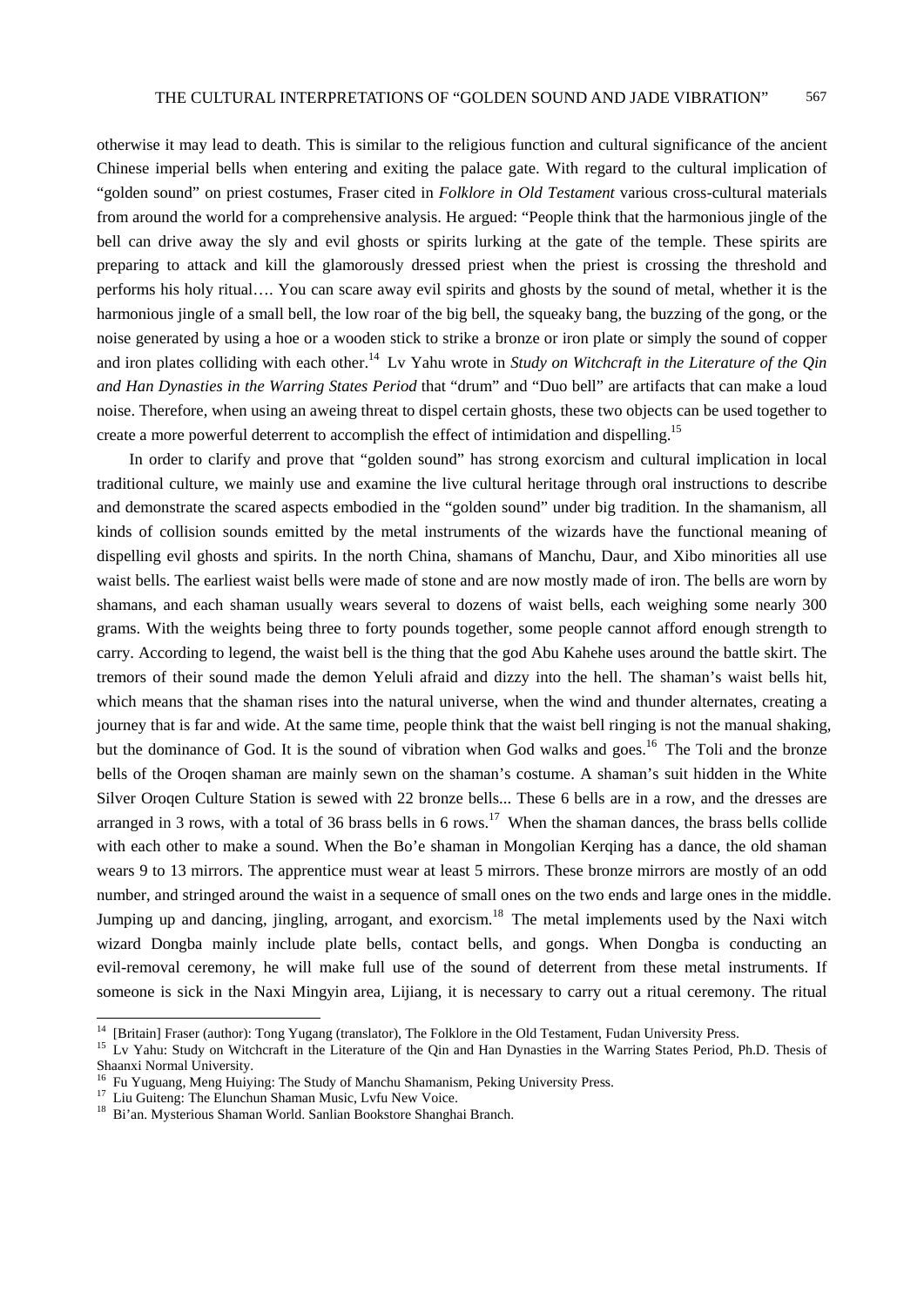procedure is first to scare the evil ghosts. After reading the "Scrapping the Ghosts" in the house, Dongba went out to the altar and shaked the three bells. Then he read "Please Dongba", "The Origin of the Altar", "The Origin of Dongshen", "The Origin of the Sacrifice" and other scriptures, then face the altar, as a compliment. After telling the origins of the weapons, Dongba waved the bell in one hand and waved a long knife in one hand, dancing in front of the altar, indicating that God is killing ghosts. Dongba is doing the relevant verses, such as "Ghost Gate" and "Ghost Tree", which means that the ghosts have been thoroughly suppressed.<sup>19</sup> Naxi Lijiang County Dadong District has a "Zi Waben" ceremony When Dongba recites *Animal Sacrifice* scripture, the chicken placed on the branches of Artemisia scoparia and Rhododendron are sacrificed to gods. After that, Dongba shakes the bells and burns the incense, and sprays some mustard wine and around the incense, to dispel evil ghosts and sprites.<sup>20</sup> In the Ludian Naxi minority area of Lijiang, when the "Sangpa (the iron ring with the handle)" is used to dispel the ghost, it is constantly shaken. The iron ring is called sala, an onomatopoeic word, and it generates "sara, sala" to exorcise the ghost.<sup>21</sup> In the Dai minority wedding ceremony, there is a ceremony of "driving the Peng god". According to the creation mythology of the Dai people in the Jiangyan Township of Yuanmou County, after the flood, the only couple called Qipu and Yueye left alive in the world, and they gave birth to seven men and nine women. Among them, the two girls called Zhuwa and Moyo are not married. After death, they became evil spirits and ghosts to often haunt children of the couple's descendants. Whenever someone else got married, they were both jealous and attempted for trouble-making. So each family holds a happy event, in bids to drive them away, a ritual called "driving the Peng god". While driving away the Peng god, the shaman "Abi" holds 8-12 bells, a fragrant leaf, four joss sticks, a pine branch and a wild bamboo section; shakes bells and recites scripture, in order to expel the Peng god.<sup>22</sup> When a child of Tujia farm family gets sick, the Tu shaman will have a ceremony. His right hand holds a handle that has six brass bells with colored cloth strips. The strips are pressed on the legs, when the shaman is tiptoeing on the ground. The bells are swayed up and down. His left hand holds a small knife with a handle which wrapped with small iron rings. The Tu shaman shakes the rings while reciting.<sup>23</sup> There are also spells coming out of wizard's mouth, such as "Ghost Behaving Slogan", which says, "Three sage kings, eight thousand gods; the deities of the Five Mountains, ten thousand guards. Please hold gold daggers to cut off heads of ghosts and demons. With instruments on the heads, you just put the hammers to hit the ghosts and the lightening shovels on their necks. Catch the evils; smash the demons and all evil spirits. Five Heavenly Marshals lead the eight thousand soldiers to use electric lightening to shake the four quarters of the earth, turning demons into dust. The three sage kings supervise the killing, to find all unrighteous gods. The ghosts, big or small, are scared to lose their souls. Come to the altar and obey the rules; otherwise, they will become dust even after death."<sup>24</sup> In the script of the slogan of exorcism, the sharp ringing of "Golden Sword" and "Blatant Thunder", and the majestic "Holy Hammer"

<sup>&</sup>lt;sup>19</sup> Lv Daji and He Yaohua (editor): Integration of Primitive Religious Data among Chinese Ethnic Groups (Naxi Vol.), China Social Sciences Press.

<sup>&</sup>lt;sup>20</sup> Lv Daji and He Yaohua (editor): Integration of Primitive Religious Data among Chinese Ethnic Groups (Naxi Vol.), China Social Sciences Press.

<sup>21</sup> Lv Daji and He Yaohua (editor): Integration of Primitive Religious Data among Chinese Ethnic Groups (Naxi Vol.), China Social Sciences Press.

 $^{22}$  Lv Daji and He Yaohua (editor): Integration of Primitive Religious Data among Chinese Ethnic Groups (Lisu Minority Vol.), China Social Sciences Press.

<sup>&</sup>lt;sup>23</sup> Lv Daji, He Yaohua (editor): Integration of Primitive Religious Data of Chinese Ethnic Groups (Tujia Minority Vol.), China Social Sciences Press.<br>  $^{24}$  I ... P. ...  $^{24}$ 

<sup>24</sup> Lv Daji, He Yaohua (editor): Integration of Primitive Religious Data of Chinese Ethnic Groups (Tujia Minority Vol.), China Social Sciences Press.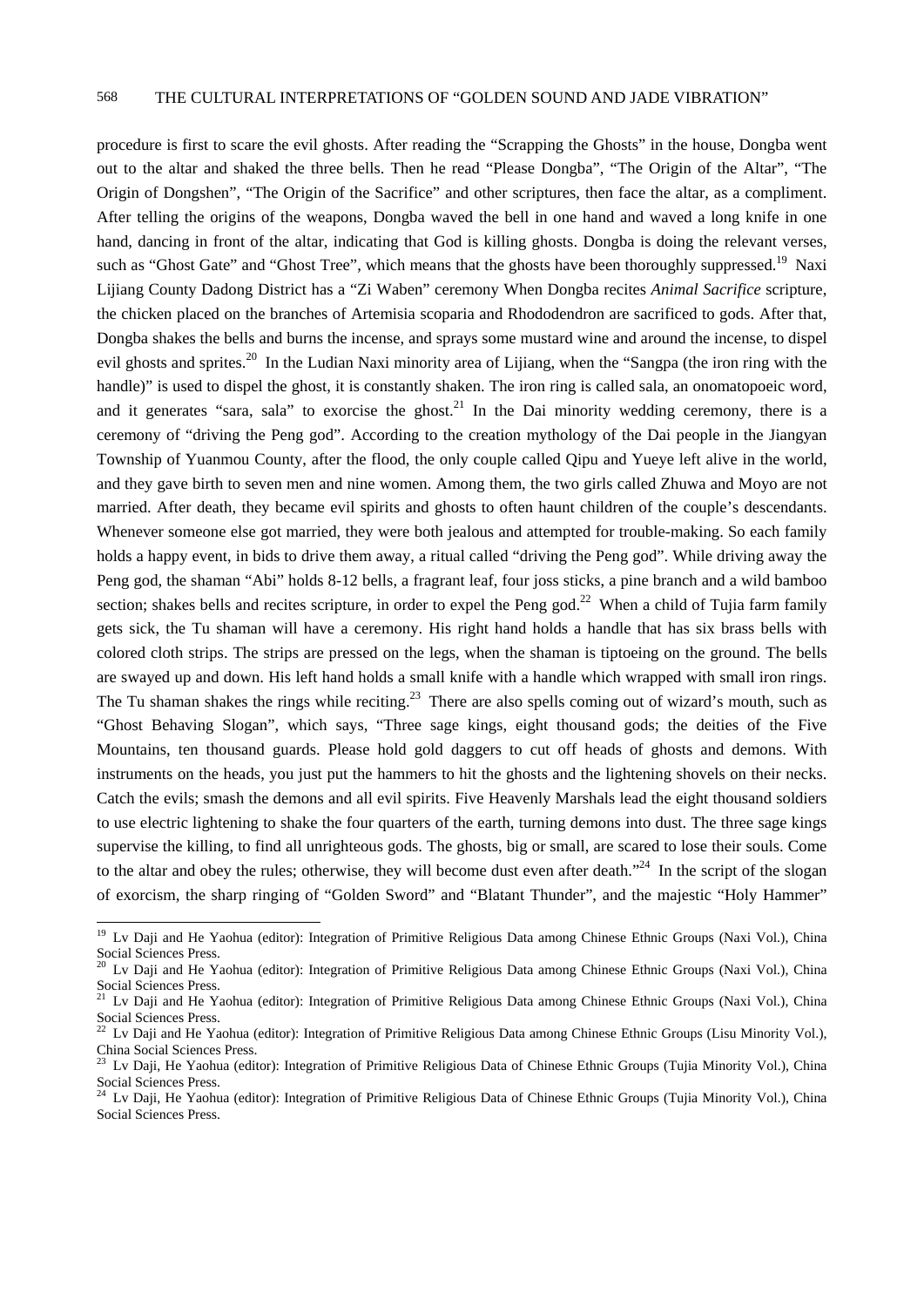and the "Electric Shovel" come to make all kinds of demons extremely scared and they fled. In the ritual of the Yi sorcerer expelling the rheumatism god, the Yi sorcerer recites the script and shakes the magic bell. When the ghost is finally smashed, the sorcerer sways the bamboo pole with one hand and shook the bell with the other, turning around at home, suggesting that he is chasing the ghost away.25 The Yi people's *Qu Shaoduo Scripture* says, "Exorcism for all, for evil spirits, for evil spirits, for evil spirits of four corners. Drive them to the stove altar, where there is a cat. The cat has sharp claws, and this is where you are doomed to perish." "Shaoduo" means evil spirits. The Yi people think that when their relatives and friends come to their home to report funeral, they will bring filth and evil spirits. After the funeral is reported, they need to ask Bimo shaman to come their home for reciting evil dispelling scripture.

In addition, the wizards of various minorities also use "golden sound" to attract the attention of the gods, which has the effect of asking God to descend. For example, when the Buddhist monk of the Dulong ethnic group, "Nanmu Shaman", holds a religious activity every time, he must first ring the bell or strike the drum, to inform his "Nanmu" to descend.<sup>26</sup> The Tujia people also used the sound of drumsticks to attract the gods. According to *Hefengzhou Book* of the Qing dynasty, "The people and the products thrive where god exists. Each household expects to embrace the coming of god. At the end of the ritual, the family prepares the sweet wine and sacrifices the sheep and pig, a practice called "enlightening the god". Otherwise, some misfortune will fall. In the ritual, with the drumming and chiming, people will sing Miao songs and dance vigorously, as if in a play. When a god descends, he must present himself in a man's body and speak. The man with the god's soul will jump, and bite the bowl like the sweet cake; he walks on the heated iron plate and touches the hot oil in the tripod, but shows no signs of pain. This tradition remains the same today.<sup>27</sup> When the Zhuang sorcerer asks for gods to descend, he usually holds a copper chain with bells on their left hand and a fan on the right. The rhythm of the chain bells is to mimic the rhythm of the horse running. During the ritual, the sorcerer sings a witchery song to invite the gods to come. After the he finishes singing a piece of the song, he stops ringing the bells and puts away the fan, signifying that the god has descended to his body.<sup>28</sup>

The Japanese scholar Iai Makoto made a special study on the "bells" in the *Book of Songs*, arguing that "bell" was originally used as a kind of instrument in the songs of the ancestral temple, and later became a common object in other sacred rituals or sacrifices. The ancestral spirits and gods of the Heaven can be requested to descend the ground through the tone.<sup>29</sup> The German scholar Biederman also outlined to us religious meaning of the "golden sound" around the world to drive away the evil spirits. He believed that in many cultures of the old world, the bell is more than a musical instrument; religiously, it is used by people to gather call in believers and ghosts and gods, so that the bell becomes a symbol in the sacrificial ritual. In East Asia, people use metal bars to ring the bell outdoors. There are many legends about the bell in ancient China… In many legends, the bells drive away supernatural things like gnomes, or prevent the devil from taking the

<sup>&</sup>lt;sup>25</sup> Lv Daji and He Yaohua (editor): "Integration of Primitive Religious Data among Chinese Ethnic Groups" (Yi People's Shrine Volume), China Social Sciences Press.

<sup>&</sup>lt;sup>26</sup> Lv Daji and He Yaohua (editor): "Integration of Primitive Religious Data among Chinese Ethnic Groups (Duolong Minority Vol.), China Social Sciences Press.

<sup>&</sup>lt;sup>27</sup> Lv Daji and He Yaohua (editor): "Integration of Primitive Religious Data of Chinese Ethnic Groups" (Tujia Minority Vol.), China Social Sciences Press.

<sup>&</sup>lt;sup>28</sup> Lv Daji and He Yaohua (editor) of the Integration of Primitive Religious Data of Chinese Ethnic Groups (Zhuang Minority Vo.), China Social Sciences Press.

<sup>29 [</sup>Japan] Jiajing Zhenzhuan, Lu Yue (translator): "The Book of Songs- Original Intention Research", Jiangsu People's Publishing House.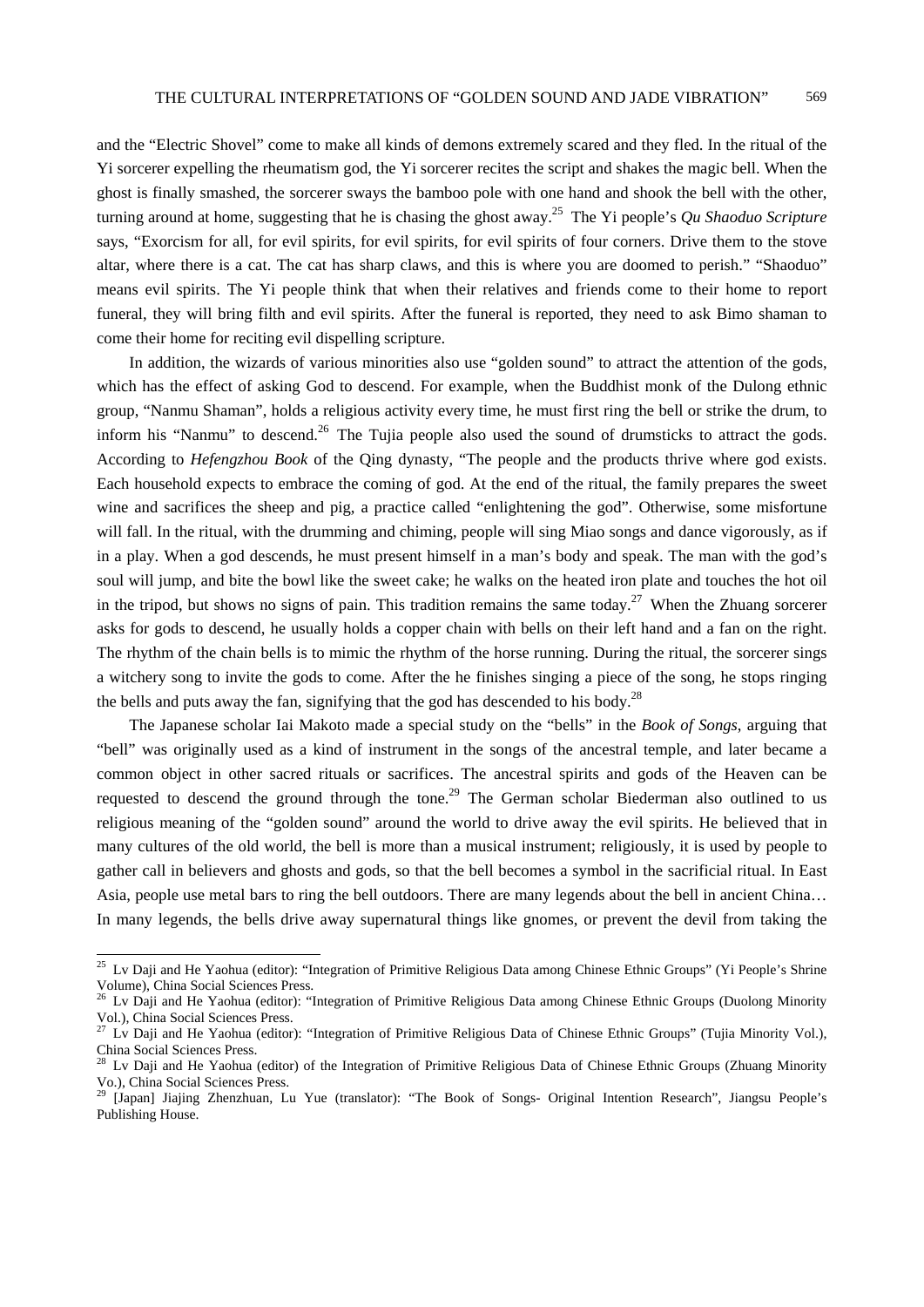souls of the people it wants; the bells can also repel the storm (meaning to defeat the witch who made the storm). In the Exorcism and Anathema (from Shakespeare's "The King of John", Act III, Scene 3), the bell also played a role. Goethe's folk song "The Wandering Bell" and Schiller's "The Big Bell" all implicate the importance of the bell in symbolism and superstition. The bell hanging over the T-shaped cross is the symbol of the Egyptian hermit Anthony, with its role being to expel the ghosts who want to seduce him.<sup>30</sup>

We can also use the unearthed objects and related images to illustrate the mythological symbolic meaning of "golden sound". For example, in Chime-bells from the Tomb of Marquis Yi of the Zeng State (Pic. 1), the pillars are shaped like the holding hands of the wizards, which represent a kind of pleading with the gods. On a mandarin duck-shaped box in the tomb of the Tomb; its left side is a drawing of "drum beating" and right side a drawing of "striking the bell" (Pic. 2). The statues of the twos bird (beasts) are shaped like a column. There are two layers beams: the lower beam provides the support for the two facing birds (beak-to-beak), with two bells hanging around; the lower beam is placed on the birds' foot, with two chimes hanging around. There is a bird-like musician next to it, holding a bell stick to hit the bell. The part beneath the bell is shaped like a hammer with some curvature, which looks elastic. $31$  The support bell and the strike bell with holy bird (beast) show the mythological imagination of the "golden sound" of the Chinese residents, perfectly express the imaginative resonance of the "Holy Bell" with the "Holy Drum" and reflect the ancient the fact that the drum and bell music symbol is an imaginary symbol that communicates with the world of the gods. The bell-figure pattern on the bronze Dou cast of the Warring States Period (Pic. 3 also truly reproduces the sound symbol of the bell and drum that embodies the concept of communicating with the world of ghosts and gods. The picture of the stone figure striking the drum in the Eastern Han Dynasty tomb, Yinanbei Village of Shandong Province (Pic. 4) and the Tomb of Marquis Yi's lacquer box show the very similar drum striking drawing; both are in the ancient tomb, expressing the same mythological belief.



*Pic 1.* Chime-bells from the Tomb of Marquis Yi of the Zeng State



Pic 3. The bell figure on the bronze Dou cast of the Warring Pic 4. The stone figure striking the drum in the Eastern Han States Period



*Pic 2.* The bell striking on the lacquer box of the Tomb of Marquis Yi of the Zeng State



Dynasty tomb, Yinanbei Village of Shandong Province

<sup>30</sup>  $30$  [German] Biederman (author), Liu Yuhong, et al (translators),"World Cultural Symbol Dictionary", Lijiang Publishing House.<br>
<sup>31</sup> he Hubei Provincial Museum (compiler): "The Tomb of Marquis Yi of Zeng", Cultural Relic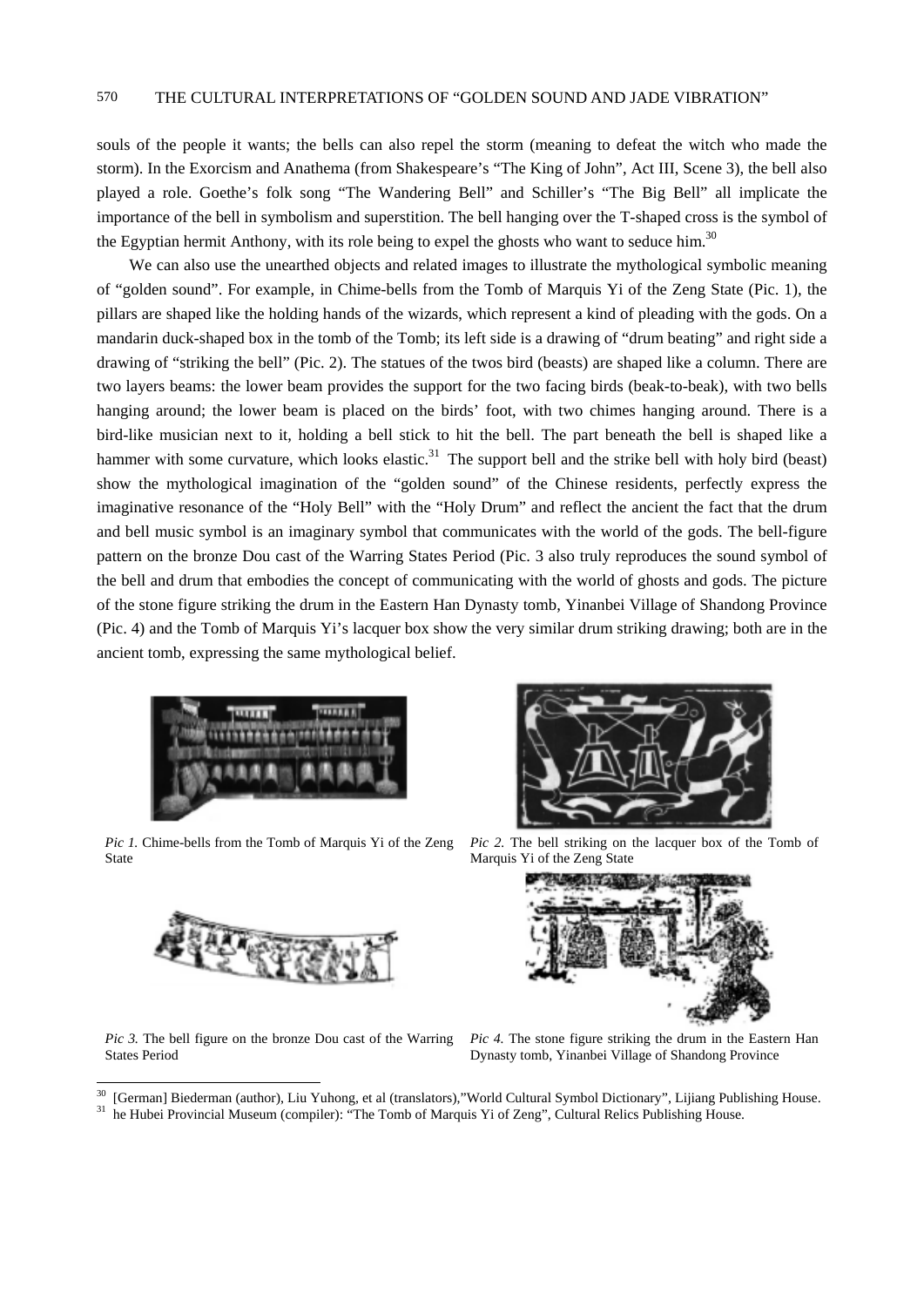The above-mentioned living cultural relics and the pictures of related artifacts throughout China give us a clearer understanding of the original cultural functions of the belief of exorcism or holy invitation via "golden sound". We are convinced that such belief in ancient times was an extremely common cultural phenomenon. If you re-think of the popular concept of the Five Elements since the Warring State and the legends of "the west belongs to iron element" and "governing punishment and killing", the Chinese mythology of "golden sound" is enriched. However, Fraser reminded us: "In the original etiquette, the appeal of these instruments is generally not as good as their expulsion. The purpose of using a bell or a small bell is mainly its attraction, not the expulsion, which may belong to the higher stage of religious consciousness."<sup>32</sup> We believe that the "golden" sound" exorcism is to cleanse the environment around itself, so that the gods are descending. Therefore, the exorcism is also consistent with the practice of attracting attention of the gods.

## **3. The Symbolic Representations of Jade Vibration Mythology**

History is not consistent in a sense. Compared to "golden sound" mythology, "jade vibration" mythology is even less known. With the development of archaeology, physiology, religious anthropology and comparative mythology, the academic community has gradually realized that there is a period of transition from the Stone Age to the Bronze Age in the world's major prehistoric civilizations - the jade era. Mr. Ye Shuxian particularly emphasized that before the emergence of Confucianism and Taoism, the Chinese civilization had a deep and unique prehistoric belief in the jade, the jade religion. This jade religion can be traced back to the era of Xinglongyu culture jade artifacts of 8,000 years ago. After that, China experienced the development of Hongshan culture, Xiaoheyan culture, Longshan culture, Erlitou culture, and the absorption of the elements of jade rituals of southern Liangzhu culture, Shijiahe culture and Qijia culture. Then the ritual and music system of Shang and Zhou Dynasties had evolved, and finally differentiated into the Confucian gentleman's ideal of "comparing virtue to jade" and the Taoist belief of "eating jade for eternal life". This jade mythology tradition is the big tradition before the emergence of the small tradition of the literary narrative. It is considered as the common source of Confucianism and Taoism.<sup>33</sup>

Among the many cultures in prehistoric times, Hongshan culture, Liangzhu culture and Qijia culture all feature the jade culture tradition of "only jade for funeral". Here, in order to enable everyone have a more specific understanding of jade ritual symbol system characterized by "the wizards pleasing gods by jade" (*Shuowen*), we first enumerate some textual examples here for illustration. The bone oracles give a detailed description of the concept of "only jade capable of communicating with gods".

Gengzi hexagram! Pray for fortune, and take jade from the box. (*The Collection 4720*)

Wuxu hexagram! Pray for fortune: As king is back, play the jade music for the victory. (*The Collection 4720*) Jiachen hexagram! Pray for fortune. I play the jade music Huangyiruo. Tell: I play the jade music Yifuruo. (*The Collection 10171*)

<sup>&</sup>lt;sup>32</sup> [UK] Fraser, Translated by Tong Yugang: The Folklore in the Old Testament, Fudan University Press.

<sup>&</sup>lt;sup>33</sup> Referto Ye Shuxian's series of papers on jade religion: "Jade Eating Belief and the Construction of Western Mythology", "Seeking Roots", 2008, 4; Ye Shuxian: "The Narrative of Jade, Anthropological Interpretation of the History of Mythology in Summer", Journal of Chinese Social Sciences, 2009 B10 Edition, July 1st; Ye Shuxian: "The Mythical Roots of Jade Religion and Confucianism and Taoism", "National Art", No. 3, 2010; Ye Shuxian: "A New Examination of the Mythological Prototype of Chinese Sages--On Jade Religion as a National Education", 《Journal of Wuhan University》(Humanities Science Edition), 2010, No. 3; Ye Shuxian, "The Myth of Guanyin and Jade as Heaven", National Art, No. 1, 2011; Ye Shuxian: International Perspective and Civilization of the Jade Age The origin of research is only the Chinese people love jade to say doubts, "National Art", the second issue of 2011.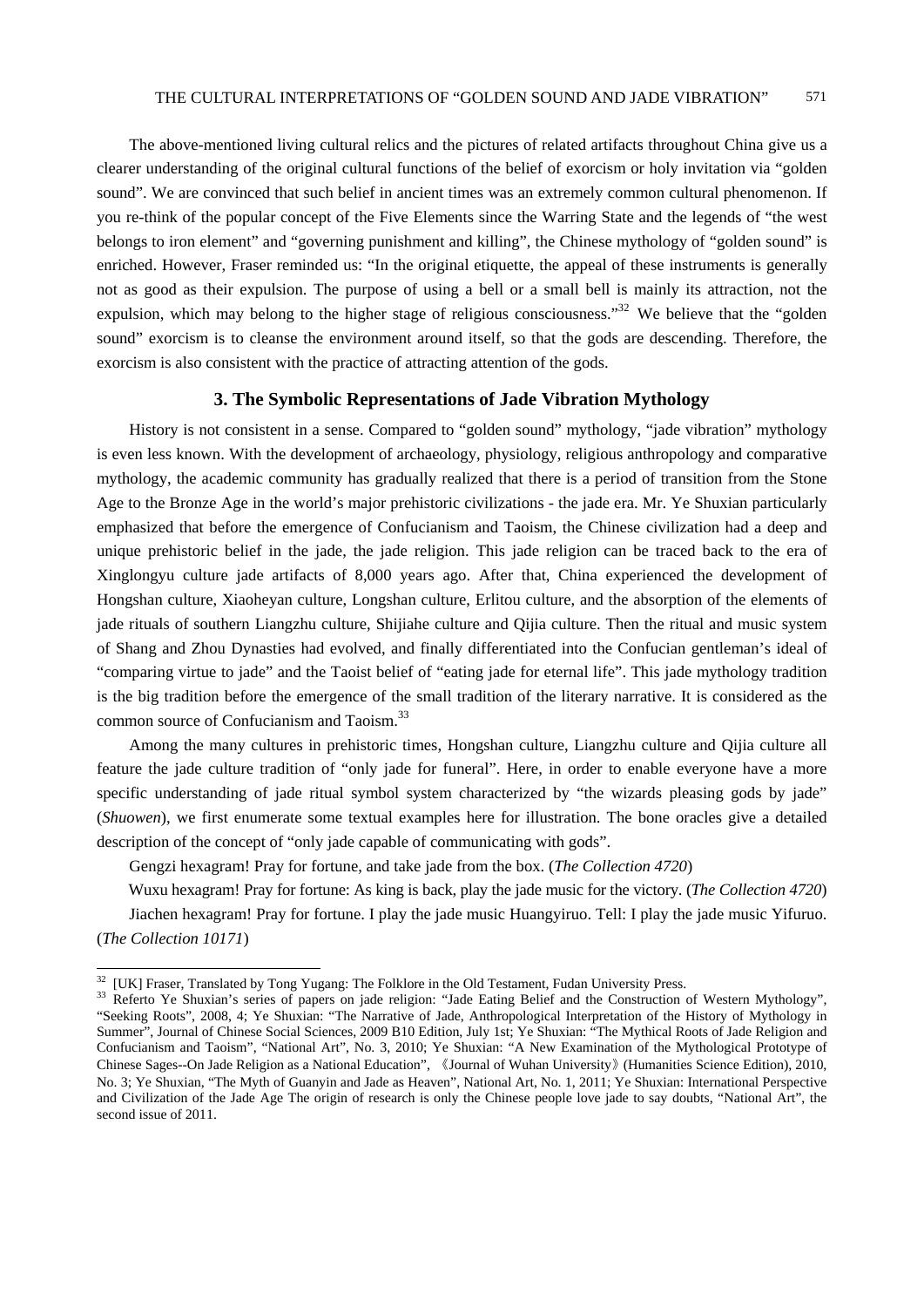The tripod is served with three jade pieces and dog and sheep (*The Collection 30997*)

Yimao Hexagram! The jade drum is placed… (*Tun* 441)

Shang kings "took jade", "played jade music" and "sacrificed jade" to the gods and ancestors, indicating that in the eyes of Shang kings, "jade" has the significance of serving as the sacred medium of communicating with and pleasing gods. *Zhaoyue Book* says, "Jade is also the holy object"<sup>34</sup>, which vividly reveals the concept of "jade" in the hearts of the ancient inhabitants, "Jade" is the medium for the communication between gods and men. It can also be seen that the "ritual jade" and "sacrificial jade" system of the Shang dynasty is the continuation and development of prehistoric jade. Xia Qi said in *Xueliguanshi: Understanding of Ritual Jade and Sacrificial Jade*, "the jade types used in the ancient worship of the Heaven and the Earth include ritual jade and sacrificial jade. Ritual jade is placed on the holy seat, and sacrificial jade held in the hands. *Shangshu: Jinteng* says, the so-called Duke Zhou is the official holding jade Bi and Gui". The concept of "pleasing the Heaven with blue jade and the Earth with yellow jade" as mentioned in *Zhouli: Chuguan: Dazongbo* is also the concrete manifestation of this prehistoric mythological belief in the rituals of future generations. The ritual of rewarding gods in the Plate Carving of King Yin of Qin using Jade Burial to Praying Recovery from Diseases and the witchcraft of King Huiwen of Qin using "Jade Bi (Xuan)" to cursing King Huai of Chu who had "multiple sins" can be regarded as the literal evidence of "jade" as a sacred artifact.

Of course, the discovery of the prehistoric jade religion big tradition provides us with a new horizon and a new way to explore the sound symbol narrative of "jade vibration". We believe that "jade vibration" is the concrete manifestation of jade mythology in terms of ritual and music, and it is the mythological symbol at the mercy of the concept of holy jade. According to *Shangshu*: *Yiji*, Minqiu (sounding stone) is a kind of ritual jade object. The musician Kui said, "When the sounding stone is tapped or struck with force, and the lutes are strongly swept or gently touched, to accompany the singing, the progenitors (of the Emperor) come (to the service), the guest of Yubin is in his place, and all the princes show their virtue in giving place to one another. (In the court) below (the hall) there are the flutes and hand-drums, which join in at the sound of the rattle, and cease at that of the stopper, when the organ and bells take their place. (This makes) birds and beasts fall moving. When the nine parts of the service, as arranged by the Emperor, have all been performed, the male and female phoenix come with their measured gamboling (into the court)." *Commentary* by Kong Anguo says, "Tap the sounding stone, cease at that of the stopper. Bofu instrument is made of leather containing the grain shells, for the stopper of a music piece. The stone is the jade bell (inverted). It is the music instrument played in King Xun's imperial court, which people like to use in ceremony and the gods enjoy in sacrifices. Therefore, the progenitors (of the Emperor) come (to the service)." According to Kong Yin's *Righteousness*, "Strike the Yu and Zhu bells, to produce the chiming of sounding stone.<sup>35</sup> *Zheng Xuan* said in *The Notes*: The sounding stone is a kind of jade bell. The bell is hanging to accord with the music of hall and the music of Zun.<sup>36</sup> Later scholars considered the sounding stone as jade bell. However, judging from the shape and dimension, this is not consistent with the facts. *Shuowen* says, "The stone emits the sound of jade." These records point out that "sounding stone" is a kind of "jade sound" instrument. Jiangzhai Phase II, Miaodigou Type, Majiayao Type, Machang Type and Qijia Culture, Daxi Culture in the upper reaches of the Yellow River, Qujialing Culture and Qinglongquan Phase III Culture in the middle reaches of the Yangtze River, and Xuejiagang Culture and

<sup>&</sup>lt;sup>34</sup> 1 Li Bujia: Notes to Yueshu Book, Wuhan University Press, 1992, p. 267.

<sup>&</sup>lt;sup>35</sup> Li Xueqin (editor): Shangshu Commentary, Peking University Press.<br><sup>36</sup> Zheng Xuan: Wang Yinglin, Kong Guanglin, "Zheng's Commentary on Shangshu", series integration.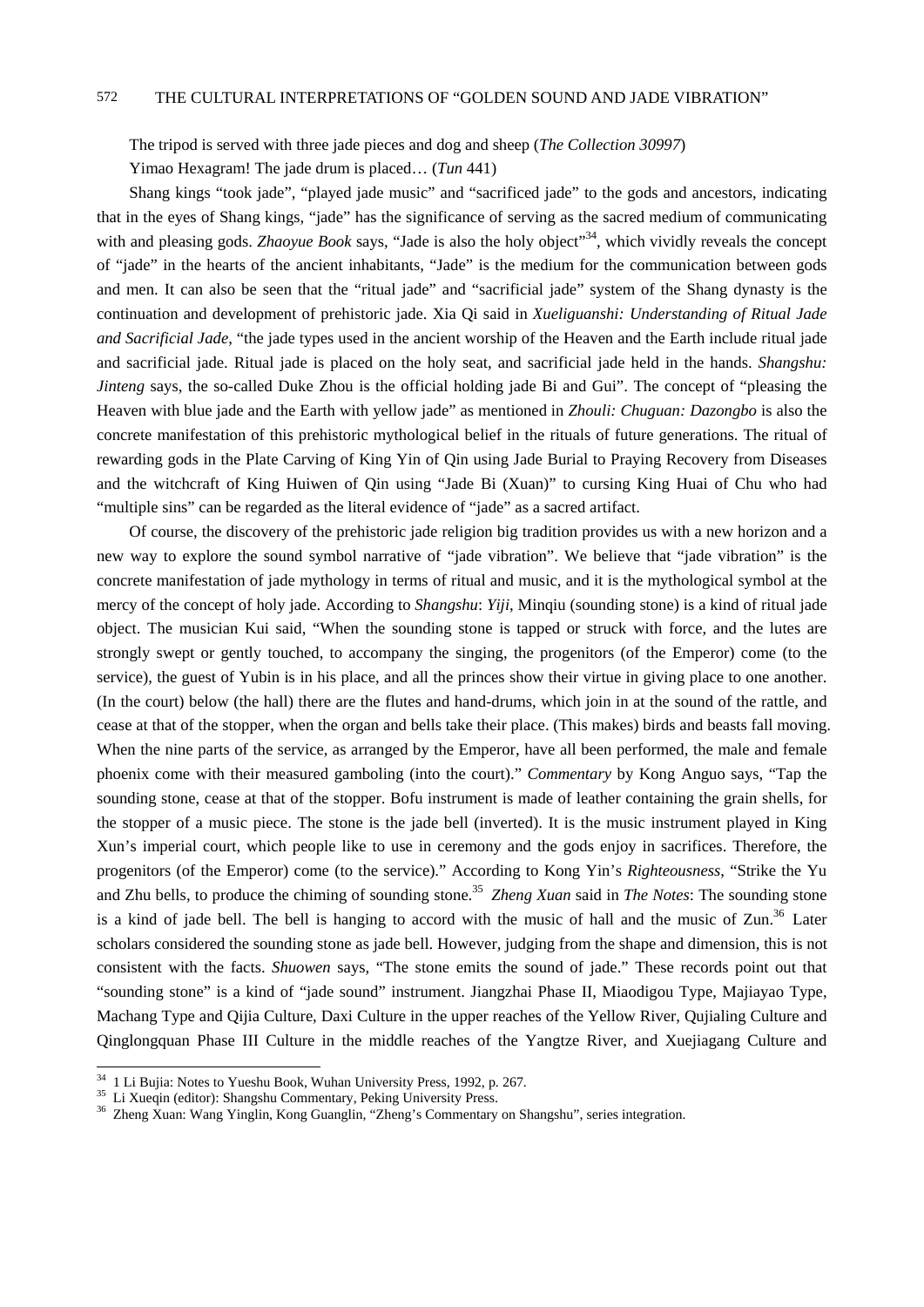Majiabang Culture in the lower reaches of the Yangtze River and other sites saw the unearthing of a kind of ceramic-sounding musical instrument. The shape is spherical, bell-shaped and box-shaped. It is hollow and contains small stones, sand grains or ceramic balls. Archaeologists refer to the spherical and ellipsoidal rattle instruments as "sounding ball", "ceramic ball" and "hollow ball". The bell-shaped rattle is called "Tao Ling" and "Tao Bell". In the ancient times, the concept of jade was rather vague. This kind of "sounding ball" containing some small stones is called "Jade Ball". In connection with the music scene depicted by the musician "Kui", we can deduce that "the sounding stone" is the "jade vibration" artifact that has been deified in religious rituals. A horse hoof-like jade piece (not shown in Pic. 5) was unearthed in the tomb of Hongshan culture. It is very similar to the oblique mouth shape of the 07M23 tomb of the Lingjiatan site in Anhui, but the latter also bear the oblique mouthpiece with jade stick (See Pic. 6). Mr. Ye Shuxian for the first time linked the jade horse hoof in the Hongshan Culture tomb to the oblique mouthpiece with jade stick found in the Lingjiatan site. With reference to the important instrument bronze bells used by the wizard when the god is descending, Ye thought these jade pieces should be "sounding instruments", in which the jade stick can make a wonderful "jade sound".<sup>37</sup>



 $\overline{a}$ 



*Pic 5.* Hongshan Culture horse hoof jade *Pic 6.* The oblique mouthpiece with jade stick in the 07M23 tomb of the Lingjiatan Site in Anhui Province

In ancient musical and ritual instruments, the most representative jade article is Qing bell  $($ *警*). In bone oracles, Qing is written as  $\stackrel{*}{\uparrow}$  (Qian 4105) or  $\stackrel{*}{\uparrow}$  (He 758), and from the pictograph, it seems that people use a hand-held mallet to hit the hanging stone. According to *Shuowen*, "Qing is a musical stone." In terms of the ancient sounds, the words "Qing" and "Sheng (聲)" are of the same pronunciation, and the words "Sheng" and "Sage (聖)" two are often interchangeable in the unearthed and handed-down documents. As a result, "Qing" "Sound" and "Sage" are the phonetic loan characters. We believe that "Qing" and "Sound" are of the sanctified system of auditory symbols, which represent the mythological imagination of "Sheng". Judging from the archaeologically unearthed artifacts, we find that the earliest unearthed Qing bell was in the early days of the Longshan Cultural Relics of the Xiangfentao Temple in Shanxi (the special Qing bell unearthed from the tomb of about 4,500 years ago, and the Tuo drums were also unearthed in the tomb. The archaeologist Su Bingqi believes that the Te drums are attached to the Tao drum, and it can harmonize when being played. The Te drum can't be regarded as a general instrument, for it is a high-level musical instrument placed in the imperial temple, a solemn ritual instrument.<sup>38</sup> It can be seen that as early as in the Taosi period, the Tao drum and Te drum already formed a relatively complete instrumental combination for the sacred ritual system. In the late

 $37$  Ye Shuxian's "New Studies of Chinese Mythological Archetypes—On Jade Religion as a National Education", Journal of Wuhan University.

<sup>38</sup> Gao Wei, Zhang Yihai: The Paralyzed Drums and Drums of the Caohe River - Su Bingqi's Exposition on the Archaeological Discovery of the Taosi Site"; Xie Xigong (editor), "Research on the Archaeology of the Taoshi Site", Science Press.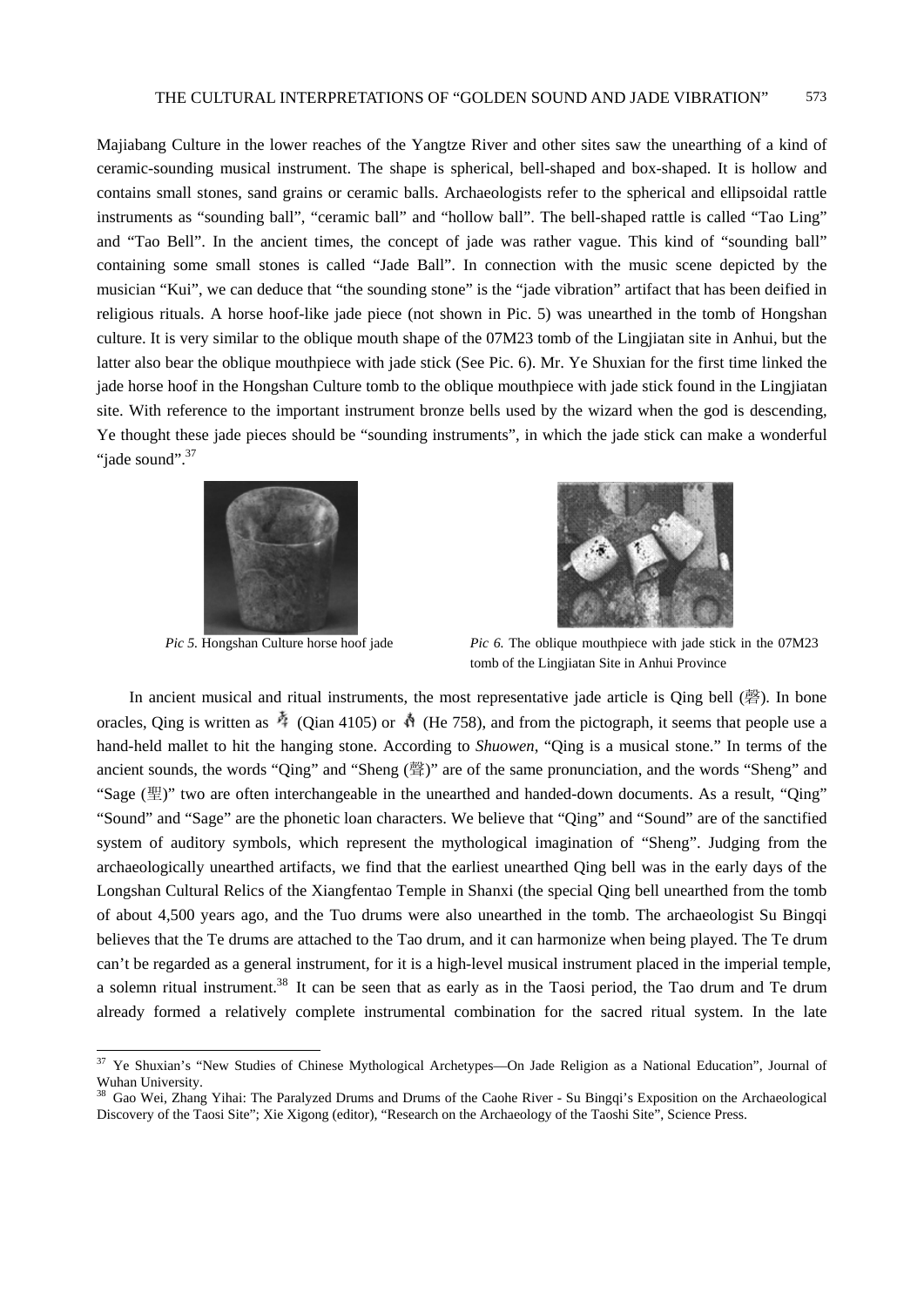Longshan culture (4,000 years ago), Erlitou culture (from 4,000 to 3,500 years ago), Qijia culture (from 4,200 to 3,700 years ago), Xiajiadian Lower Culture (from 4,000 to 3,500 years ago) and other sites, a number of special features were also unearthed. Since the Yin and Shang Dynasties, Bianqing bell started to emerge, such as that found in the second phase of Yinxu Culture in Anyang. During the Western Zhou Dynasty, the number of excavated Bianqing bells was increased. For instance, the Western Zhou Bianqing bells were all unearthed in the 1984 Zhangjiapojing Jingshu Tomb of Chang'an, the 1969 Jiacun and Yuanshangguan Village Shi State Tomb of Baojia, the 1980, Fufeng Zhouyuanzhao and Chenyiqu Residential Sites of the late Western Zhou Dynasty of Baoji. A large number of Bianqing bells were also unearthed of the middle and late Eastern Zhou Dynasty, such as the Duke Qin Bianqing bells unearthed from the No. 1 Tomb of Fengxiang Nanzhihui Village in Shaanxi Province; the bells of the late Warring States Period from the Eastern Zhou Dynasty Tomb in Luoyang Jincun Village, the Tomb of Marquis Yi of Zeng in Suicheng County, the Spring and Autumn Tomb of Shucheng Jiulidun, Jiangling Tianxingguan No.1 Warring States Tomb of Chu near Jiangling Jinan City; the Bianqing bells from the M13 Shangma Village Site, Houman of Shanxi province; and the Bianqing bells of the early and middle Warring States Period from the Houchuan M2040 Site, Shanxia County, Henan Province.

The Qing bell pieces unearthed after the Yin and Shang dynasties are often carved with various animal images, such as the tiger-shaped Te bells unearthed from No. 1 Yinxu Tomb in the Wuguan Village (see Pic. 7), the dragon-pattern Te bells unearthed from the Yin Dynasty Palace Building Site in the south bank of Huan River, Yinxu Xiaotun Village (see Pic. 8), the owl-pattern Te bells in Fuhao Tomb (see Pic. 9), and the Bianqing bells of the Eastern Zhou Dynasty near Jinan City of Jiangling (see Pic. 10). These combinations of sanctified artifacts and deified images (dragons, tigers and owls) have the function of visual and auditory sensation, which highlights the mythological concept of using the divine Qing bells as the ceremonial ritual and instrument. Ye Shuxian also believed that birds and beasts are the messengers of the gods or supernatural symbols. The artificially shaped images were very common in the rituals from the Stone Age to the Bronze Age. These gods and animals are visually linked to gods and spirits. If these image symbols are combined with the symbols of the instruments that emit sound, the intensively expressed concept of communicating with the world of ghosts becomes more apparent.<sup>39</sup> The Bianqing bells found in Fufengzhao Chenyi District depict the psychic image of the gods and witches (see Pic. 11), a vivid description of the original link between the Qing bell mythology and the shaman-witchcraft concept.



*Pic 7.* The tiger-shaped Te bells unearthed from No. 1 Yinxu *Pic 8.* The dragon-pattern Te bells unearthed from the Yin Tomb in the Wuguan Village



Dynasty Palace Building Site in the south bank of Huan River, Yinxu Xiaotun Village

<sup>&</sup>lt;sup>39</sup> Ye Shuxian: The general understanding of "Rongchengshi" Xia Yu building the drums: Discussion of the five points on the "Four-Evidence Law" of the Knowledge Archaeology Paradigm, National Art.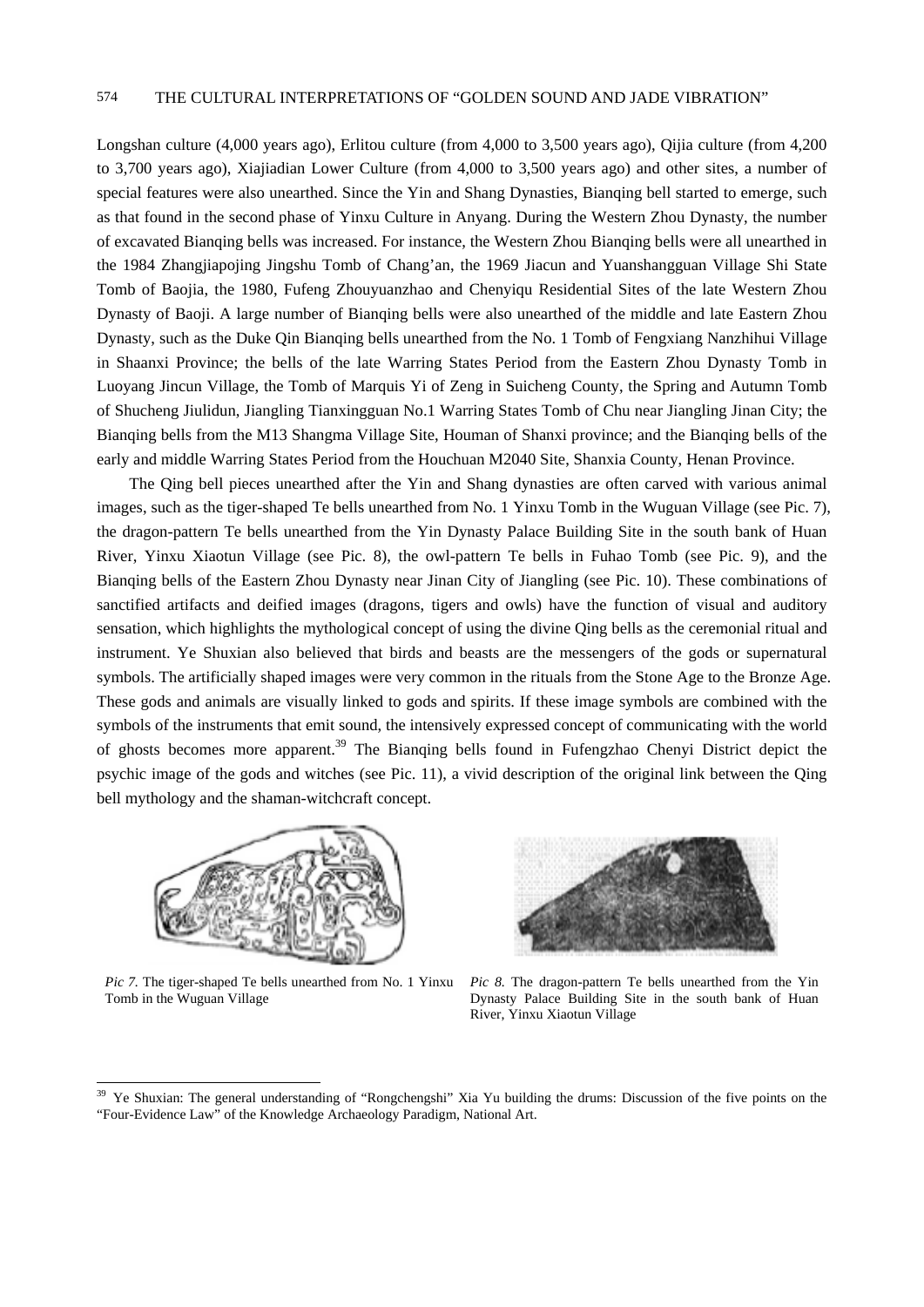



*Pic 9.* The owl-pattern Te bells in Fuhao Tomb *Pic 10.* The Bianqing bells of the Eastern Zhou Dynasty (unearthed near Jinan City of Jiangling)



*Pic 11.* The rubbing of the Bianging bells found in Fufengzhao Chenyi District

In addition, the physical Bianqing bells unearthed in the tomb of Marqui Yi of Zeng in Sui County, Hubei Province are based on the double-beast (bird) columns (see Pic. 12). The double beasts (birds) spread their wings, a vivid demonstration of the communication between the gods and the music symbols of the Qing bells. At the same time, the Bianqing bells were also found in this tomb (see Pic. 1). The physical display of the Bianqing and Chime bells perfectly explains the mythological connotations of "golden sound and jade vibration" in the ancient ritual system. We can also feel the mythological imagination of the Qing bell sound of the stones in the Han tomb paintings. Examples include stone striking picture of the East Han tomb paintings in Yinanbei Village, Shandong, (see Pic.13). In this tomb, there are drawings such as "the witch flying sword and over the circle", "the drum beating music", "the drumming of war" (see Pic. 14), "the bell striking (see Pic. 4)". These mythological images come together to outline the perfect imagination of a shaman communicating with the gods. The ritualized music and dance activities of the early people are the means to improve the supernormal state of the spirit. The shaman's experience with the god descending and the wizard's psychic feelings of the spirits are inseparable from the various sound rhythms played out by drums, bells, and Qing bells. The Yinanbei Village Tomb of the Eastern Han Dynasty in Shandong fully demonstrates the religious needs of the ancient Chinese ancestors for communicating with the gods. Furthermore, the wizards could use the various musical symbols to enter the realm of psychic fantasy. Other similar drawings include the drawing of the stone striking the Qing bells in Wenshang Sunjia Village in Shandong (see Pic. 15), and the stone striking drawing in Jiaxiang Wu's Shrine, Shandong (see Pic. 16).





*Pic 12.* The Bianqing bells in the Tomb of Zeng Houyi *Pic 13.* The stone striking picture of the East Han tomb paintings in Yinanbei Village, Shandong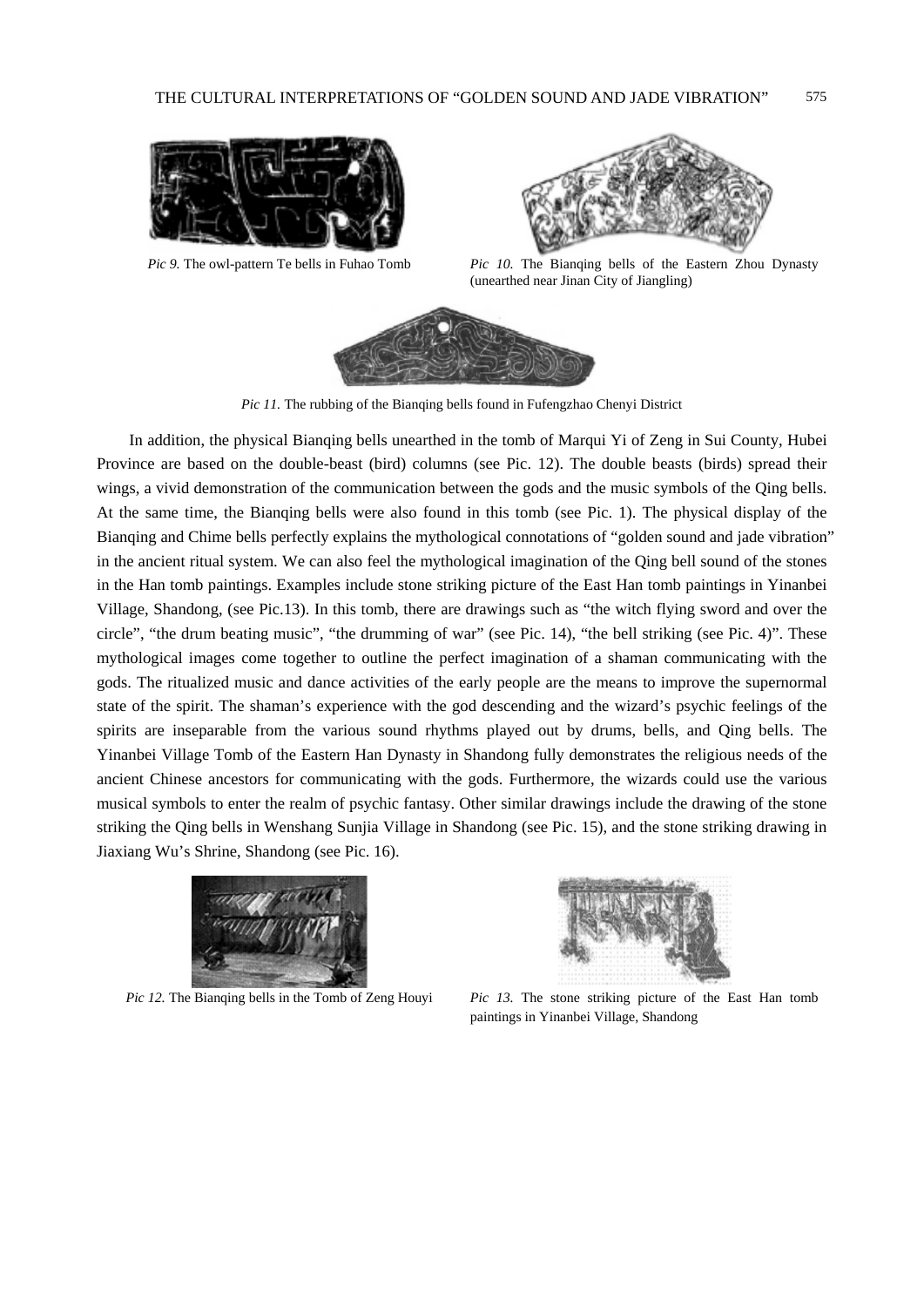



Dynasty tomb in Yinanbei Village, Shandong

*Pic 14.* The war drumming painting of the Eastern Han *Pic 15.* The stone striking the Qing bells in Wenshang Sunjia Village in Shandong



*Pic 16.* The stone striking drawing in Jiaxiang Wu's Shrine, Shandong

Next we refer to the relevant writing materials to further enrich the sacred ritual nature of the ritual music and the function of the psychic fantasy. There is a record in the bone oracles about the king who used the jade chiming sound to achieve the state of communicating with gods. Tell the kingly chiming… February. (*The Collection 8613*) Play Wang Zhi Qing bells. So it is. (*The Collection 13507*) The scholar Zang Kehe believed that the word "Zhi" is "virtue". Jade Chapter says: Zhi means the practice, which can be understood as the righteous way. In connection with the specific behavioral context in bone oracles,<sup>40</sup> Ye Shuxian thought that "so it is" is the "state at which the god descends to the body"<sup>41</sup> during the ritual. *The Oracle Collection 13507* can be understood as such: King of Shang used the beautiful music of jade to achieve the state of psychic fantasy. In this process, the visual symbols of the sacred jade bells and the sacred auditory symbols of the jade sound are of great significance to the realization of the behavior of King of Shang. The Shisai Guming Script of the era of King Li of Zhou records Bohe paying homage to the gods: " $R$ Strikes the bell once and the Qing bell five times." King of Zhou gave the subordinates the combination of the metallic "bell" and the jade "Qing" bell, which also confirms the sacred symbol system and functional significance of the Chinese ritual system in the science of sound genesis.

In the *Book of Songs*, there often appears the description of the combination of drums and jade bells, which also provides evidence of the Chinese religious ritual system of "golden sound and jade vibration". *Zhongu* (the bells) say, "There go the bells that ring alone. Then zithers and organs sweet in tone, mixed with flutes and sounding-stone." *Zhijing* (inspection) says, "The bells and drums resound, with stones and flutes ringing round. Rich blessings come on earth; free blessings come on earth." Yougu (blind musicians) says, "Blind musicians, a sightless hand. There in the court of Zhou do stand. The music-stands have been arrayed, with hooks and plumes displayed. There are drums large and small, plus hand-drums and chimes in the hall. *Na* (admiration) says, "How admirable! How magnificent! We've set up drums and tambourines. The drums resound so eloquent, to please our former kings and queens. Tang's scion has come around. With pleasant tunes

<sup>&</sup>lt;sup>40</sup> Zang Kehe: Chinese Writing and Confucianism, Guangxi Education Press.

<sup>&</sup>lt;sup>41</sup> Ye Shuxian: Anthropology of Literature, China Social Sciences Press.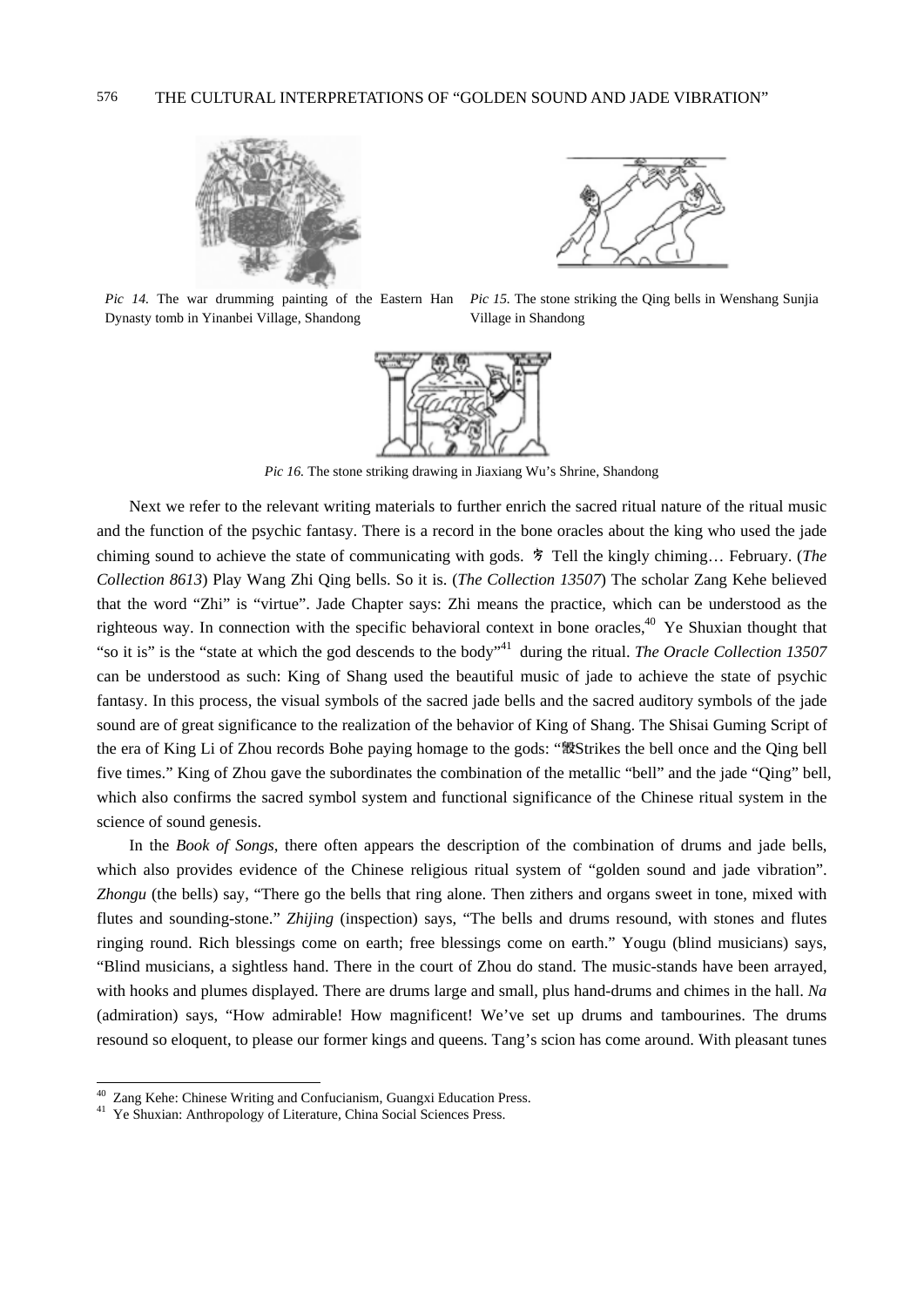to pay salute. The drums and tambourines resound with shrill notes of the flute. The music sounds harmonious and fine, to the rhythm of the sounding chime. Ah, renowned Tang's scion, the music is so sublime. The sounds of bells and drums rise high; The grand performance is on display. Here my worthy guests stand by. All of them are happy and gay. In days gone by, the ways of the rite were already fixed by former men, mild and pious day and night. They held the service time and again. May our ancestors heed the offering Tang's scions prepare and bring." For example, the phrases like "bestow much bliss up us" and "honor and please our ancestral fathers" all indicate the religious ritual nature of poetry. The wonderful combination of sacred instruments or ritual items such as bells, drums, sheng and Qing bells truly reproduces the spiritual realm of the king communicating with the gods. These instruments play the role in sanctify symbols. According to *Zuozhuan Commentary*, in the 9th year under King Xiang's reign (564 BC), King Xiang was back from the banquet on the Jinhou River. With guards on the two sides, he wore a hat in the temple of Chenggong, and used the bells as a ritual". Although this is an adult etiquette, the instruments of bells and Qing bells played an extremely important sacred role in the religious ceremonies held in the "Chenggong Temple". This also explains the sacred combination of "golden sound and jade vibration" and its function of the divine symbolization.

We believe that only by relying on jade as the sacred big tradition can we truly understand the profound jade pendant complex of the Chinese ancestors. Ye Shuxian believed that a sage not only communicates with the gods through jade sound and has the same natural qualities as jade, he can also use jade as a medium to communicate with the Heaven and the Earth.<sup> $42$ </sup> The jade of the ancients and the harmonizing sounds it emitted reflect the harmonious relationship between men and gods. In *The Book of Rites: Pingyi*, Confucius detailed the perfect quality of holy jade, highlighting its sacred symbol function. The Pingyi chapter says: Anciently superior men found the likeness of all excellent qualities in jade. Soft, smooth and glossy, it appeared to them like benevolence; fine, compact, and strong - like intelligence; angular, but not sharp and cutting - like righteousness; hanging down (in beads) as if it would fall to the ground - like (the humility of) propriety; when struck, yielding a note, clear and prolonged, yet terminating abruptly-like music; its flaws not concealing its beauty, nor its beauty concealing its flaws - like loyalty; with an internal radiance issuing from it on every side -like good faith; bright as a brilliant rainbow-like heaven; exquisite and mysterious, appearing in the hills and streams - like the earth; standing out conspicuous in the symbols of rank-like virtue; esteemed by all under the sky, -like the path of truth and duty. According to the Ode, "he rises in my mind, lovely and bland, like jade of richest kind."<sup>43</sup> Confucian scholars believe that always wearing the jade ware represents "the constant virtue". Kong Yingda made a note to *The Book of Rites: Quli*, saying that a gentleman always keeps his jade pendant around himself. Jade is used as a pendant around oneself. The gentleman compares virtues to jade, and that's why he always wears the jade pendant. The jade on oneself means the constant virtues. Moreover, jade is a good ornament for wearing."44 The ancient gentlemen also paid special attention to "Jade Sound".45 *The Book of Rites: Yuzao* says: "When he was dressed he practiced deportment and listened to the sounds of the gems (at his girdle pendant). When he went forth, he bowed to all in his own private court elegantly, and proceeded to

 $42$  Ye Shuxian: Study on the Prototype of Chinese Saint Mythology, Journal of Wuhan University.

<sup>&</sup>lt;sup>43</sup> Li Xueqin (Editor): The Right Notes to The Book of Rites, Peking University Press.<br><sup>44</sup> Li Xueqin (Editor): The Right Notes to The Book of Rites, Peking University Press.<br><sup>45</sup> Li Xueqin (Editor): The Right Notes to Th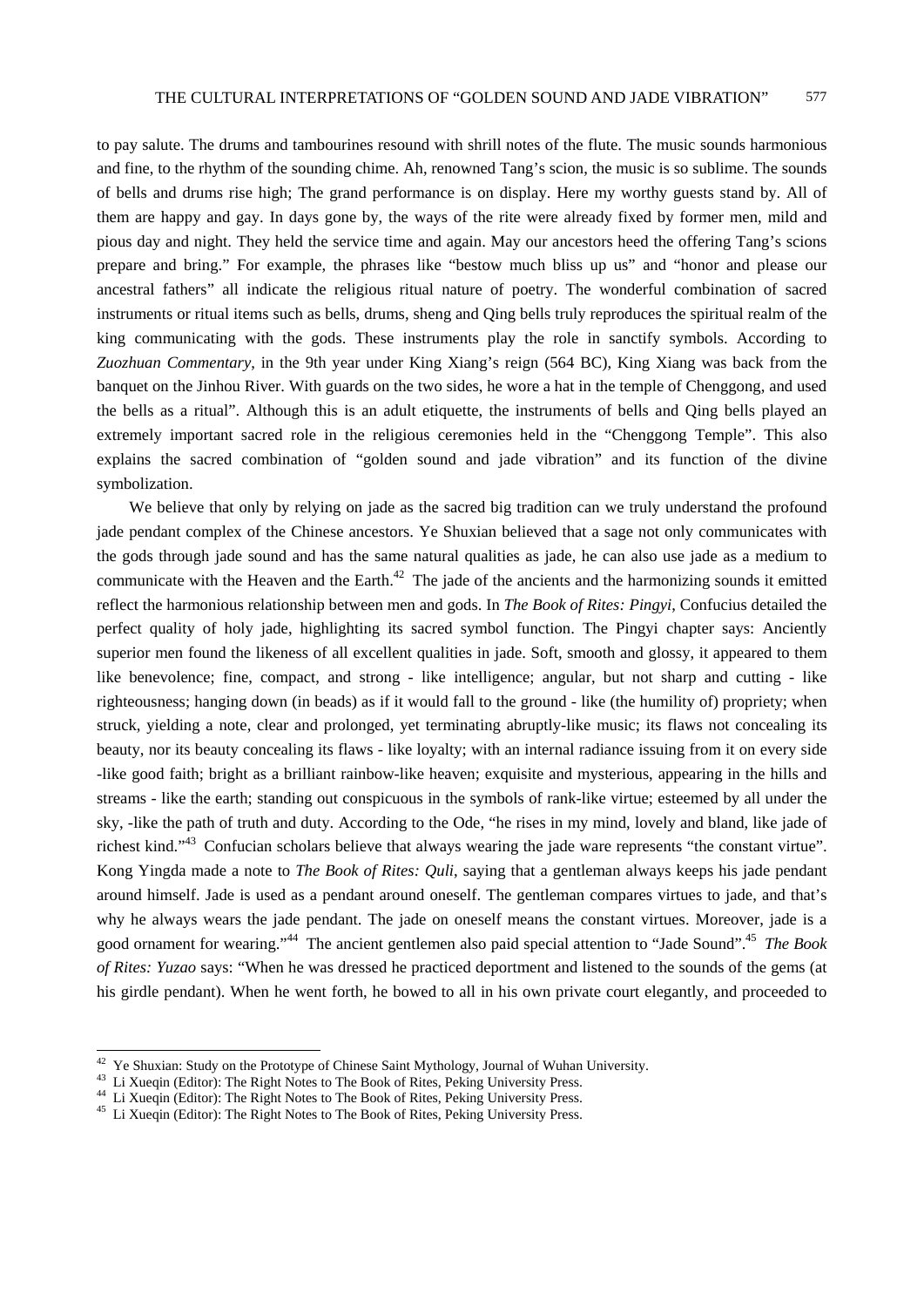mount his carriage (to go to the ruler's) in brilliant style. 46The *Book of Songs* and *Chuci* contain a lot of descriptions of gentlemen's "jade pendant" and "jade vibration". For example, *Hymn to the Sovereign of the East* says "Lucky is the hour, and auspicious th' day; Now homage to th' Sovereign of th' East we pay. We lay hold of our swords, which are inlaid. With jadeite, clanking the pendants of jade. Fix'd with opal weights is th' cushion divine." *Song to Fate the Great* says, "My attire is fluttering in th' haze; My pendants are shedding splendid rays. Where Fragrance and Flagrancy mingle, I find that my inner beauty still in its integrity." The Voyage says, "For a perfect entity my Moon Pearls glow, and jadeite pendants arc pleasant to the eye." These textual narratives all show that jade pendant and "Jade Sound" are inseparable from the big tradition of sacred jade, and they serve as a metaphor for the mythological imaginations of the sacred rituals and implements of the Chinese ancestors. In today's de-sanctified or secular era, we can only rebuild the supernatural deity symbol function of "jade vibration" by relying on the ancient Chinese concept of holy jade.

#### **4. The Psychic Realm of the Sage Communicating with Gods**

According to "golden sound and jade vibration", the general scholars understand the phrase "having great accomplishments" this way: vocalize with the bell, end with the rhyme with Qing bell, and accomplish the greatness of the different sounds. They may use it as a metaphor for someone's ability and virtue, or for someone's wide learning and superb insight. Liu Xinfang interpreted the phrase from the perspective of epistemology, saying: "When learning the external things, a man constantly has their beauty and kindness upon his heart, which build up and become virtue. The more virtues he accumulates, the more brightly he sees, the better he sees. He shows the texture of jade at the virtuous people, because he has achieved the realm of kindness by bright eyes. He resonates with the jade vibration at the golden sound, because he has achieved the realm of sageness by good hearing. According to *The Five Elements*, kindness is humane and sageness heavenly. It is therefore known that golden sound and jade vibration are the highest level of understanding, a state at which a man can communicate with the heavenly Way. A man at such state can apply benevolence in the four quarters and conduct righteousness in the world. This is what we call 'having great accomplishments'."

According to *Shuowen Jiezi* (Literal Interpretations to Words), "The word sage means communication." We have to ask what the sage communicates. How to communicate? Ying Shao said in *General Custom*, "A sage is good at hearing. He knows the situation by hearing." *The Five Elements* chapter found in Guodian Chu Bamboo Slips and Mawangdui Tomb provides thorough explanations to the word "sageness". Here are a few of them:

Those who have seen and then know are sage; those who have personally observed it are the wise men. The brightness means intelligence, and the grandeur means sageness. The brightness is superior and the intelligence inferior, which is what we used to say. Hearing the Way of a gentleman is what we call brightness. Hearing and knowing the Way, you will become a sage. The sage knows and follows the Heavenly way. Know and practice it, you will become a sage.

The good hearer is a man with sageness hidden in his ears. The good seer is a man with intelligence hidden in his eyes. The good hearing is the initial stage of sagely way.

Hear the way of gentleman, and you will have good hearing. Like hearing, if you argue over the gentleman's way, you will find the way is the sageness hidden in the ears. Hearing and knowing it, you become

<sup>&</sup>lt;sup>46</sup> Wang Zhaozhen, Wang Wenjin et al (reviser): Dadai's Commentary on the Book of Rites, Zhonghua Book Company.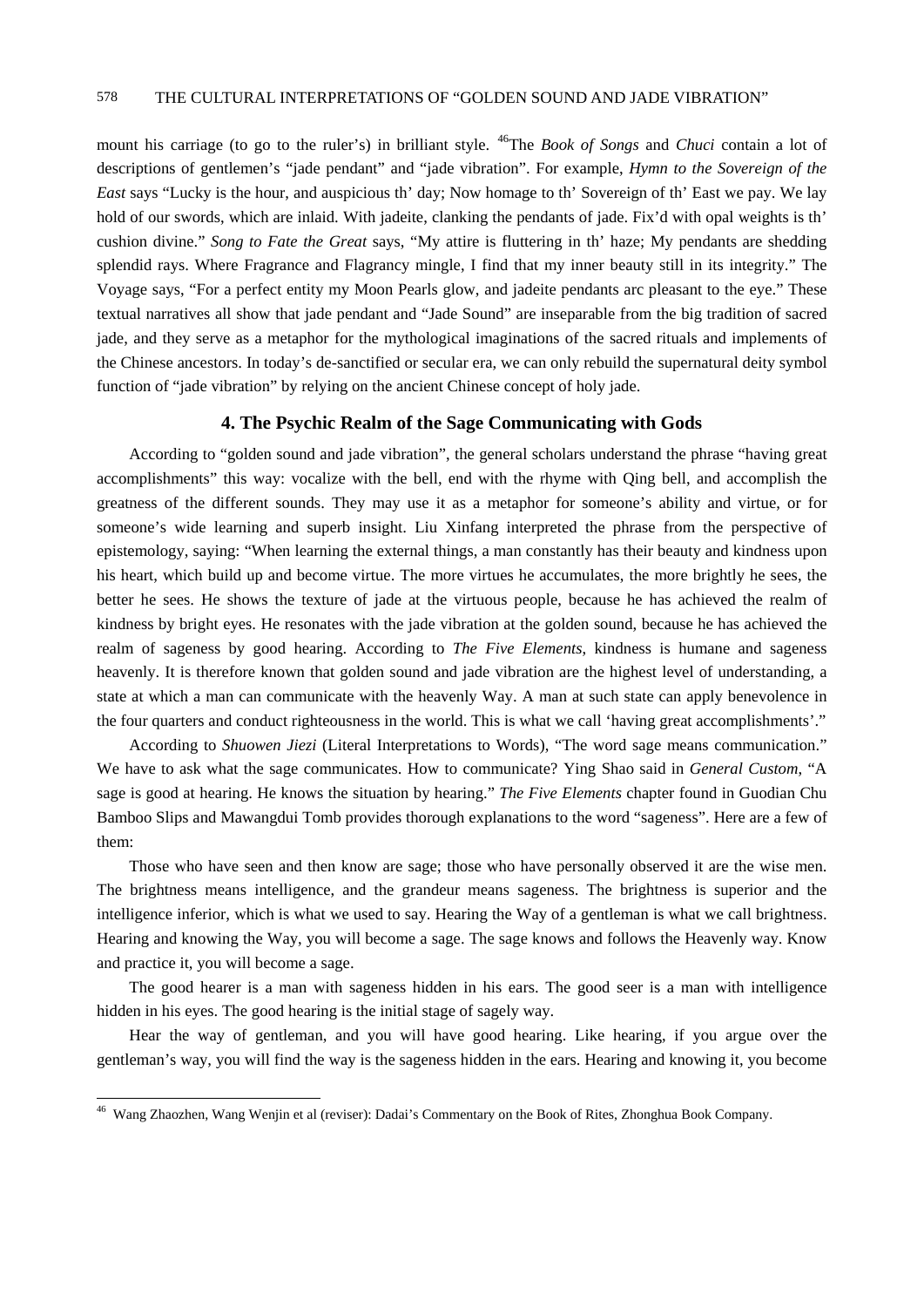sagely. Hear and know the Heavenly Way, you will become a sage. The sage knows the Heavenly Way.

A gentleman has great accomplishments. The accomplisher seems to have made it and to have it at hands. The great accomplisher is considered to have golden sound and jade vibration. Only the man with golden sound and then jade vibration can have the quality of benevolence, and impose such benevolence on others; have the quality of righteousness, and treat others righteously. The great accomplisher has the sagely ears.<sup>47</sup>

Summarize the meaning of the "sage" of these items: 1) The sage communicates with the Heaven; 2) the sage has the divine ear that overshadows the ordinary people, that is, to have extraordinary hearing ability; 3) the sage's hearing is better than his vision. In connection with the mythological interpretation to "golden sound and jade vibration" above, we can link the "sage" to the psychic madness which the ancient shaman had when having a dancing ceremony. In doing this, we can find the genetic pattern of the Chinese ritual music system regarding "the sage to have great accomplishments". The "sage" is able to successfully expel demons in various religious ceremonies by virtue of divine artifacts, such as bells, drums, jade, or sacred devices, and gains the approval of the gods, and accomplishes the ritual effect of communicating with the gods and the ancestors as a religious leader.

"Gold sound" is the product of the "metal" sacred worship in the Bronze Era, and "jade vibration" is the product of the "holy jade" belief in the Jade Era. From the Jade Era to the Bronze Era, the wonderful combination of "golden sound and jade vibration" shows the fusion of old and new cultures, and also reflects the roots and development paths of Chinese ritual culture. The "golden sound and jade vibration" is a symbolic system in the ritual music system, and its cultural prototypes can be traced back to the sacred material beliefs of "metals and jade" and the ritual activities of prehistoric religions. "Holy bells" and "holy jade" were originally the sacred props used by the "sage" to communicate with gods, but eventually became the most popular secular instruments in the Chinese ritual system. After the secularized entertainment function of "golden sound and jade vibration" had been revealed, its sacred symbolic representation of "sage" had gradually been forgotten. Nowadays, in order to carry out the exploration activities of ancient Chinese civilization, we must break away from the shackles of small tradition of the characters, consider the big tradition of the sacred context, and make full use of all kinds of unearthed documents and related images. In that case, we are able to truly find and reproduce the sacred belief and functional significance of materialistic and cultural symbols.

#### **References**

Jiao Xun: The Right Notes to Mencius, Zhonghua Book Company, 1987.

Yang Bojun: The Interpretation of Mencius, Zhonghua Book Company, 1988.

[Canada] McLuhan et al: He Daokuan (translator), McLuhan Essentials, Nanjing University Press, 2000.

- The Ancient Literature Research Office of the National Cultural Relics Bureau: Edited the Ma Wangdui Han Tomb, Cultural Relics Publishing House, 1980.
- Li Xueqin: The Nature and Age of Confucian Classics in Guodian Chu, Li Xueqin's Anthology, Shanghai Dictionary Press, 2005. Liu Xinfang: Golden Sound and Jade Vibration and Related Issues, Journal of Ancient Books Research, Vol. 1, 2001.

[USA] Mirsey Eliad: Mythology, dreams, and mysterious rituals, the encounter between contemporary beliefs and primitive realities, Translated by Philip Merritt, London 1960. .

Ye Shuxian: "Rong Chengshi" Knowledge Archaeology Paradigm of Five General Interpretations to Jian Drum Mythology about Xia and Yu, National Art, Vol. 1, 2009.

Fu Sheng, Zheng Xuan, Chen Shouyi: Shangshu Commentary, series of books

 $^{47}$  The Ancient Literature Research Office of The National Cultural Relics Bureau: The Brocade Book of Mawangdui Han Tomb, Cultural Relics Publishing House,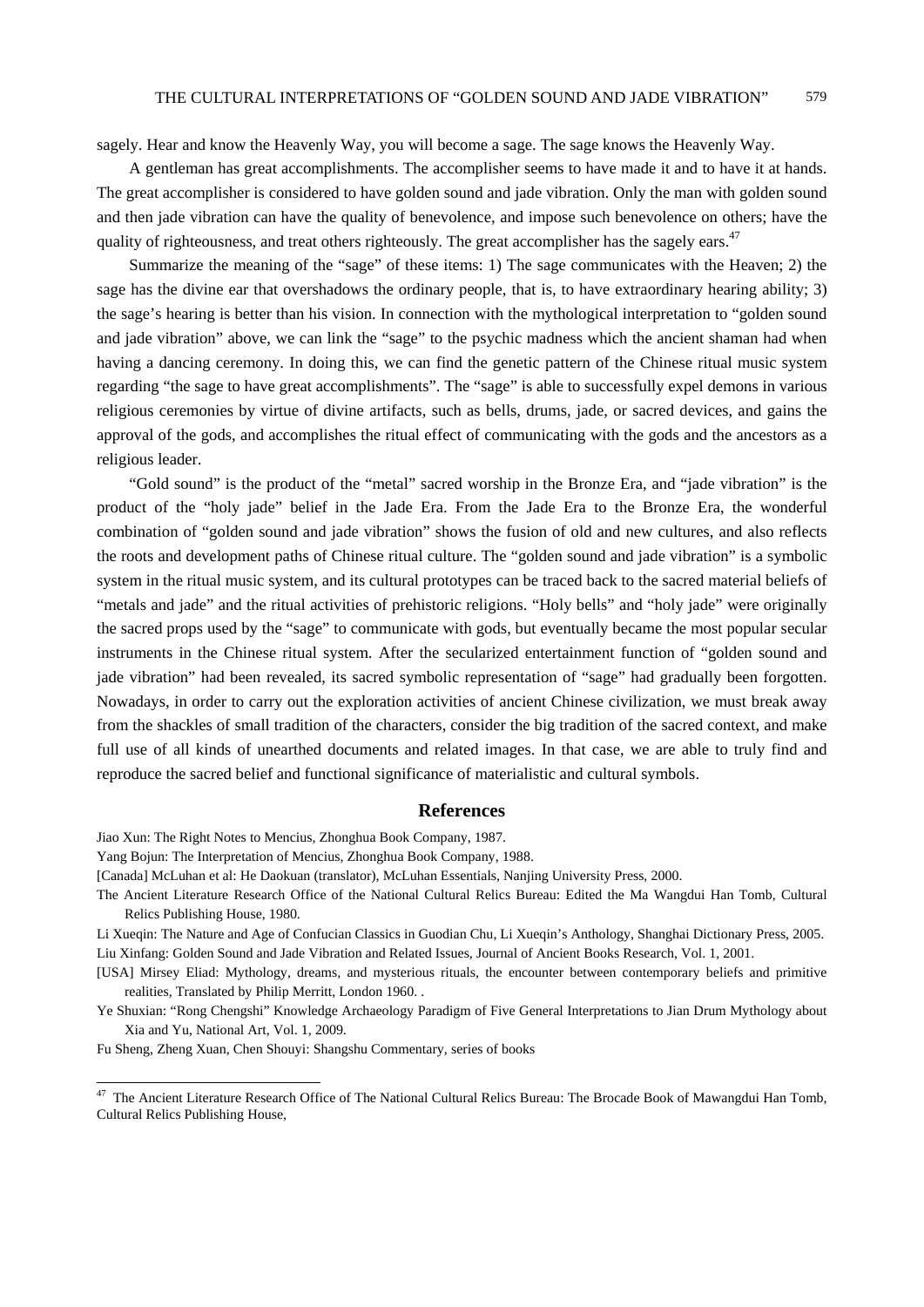- Lv Daji and He Yaohua (editor): Integration of Primitive Religious Data of Chinese Ethnic Groups (Yao Minority Volume), China Social Sciences Press, 1998.
- Fang Jianjun: Discovery and Types of Ancient Chinese Ancient Musical Instruments, Journal of the Central Conservatory of Music, Vol. 1996.
- Edited by Li Xueqin: Notes to Zhouli, Beijing University Press, 1999.
- Xu Weijun: Commentary on Han Shi Story, Zhonghua Book Company, 1980.
- [Britain] Fraser (author), Tong Yugang (translator): The Folklore in the Old Testament, Fudan University Press, 2010.
- Lv Yahu: Study on Witchcraft in the Literature of the Qin and Han Dynasties in the Warring States Period, Ph.D. Thesis of Shaanxi Normal University, 2008.
- Fu Yuguang, Meng Huiying: The Study of Manchu Shamanism, Peking University Press, 1991
- Liu Guiteng: The Elunchun Shaman Music, Lvfu New Voice, 2007, No. 4,
- Wu Bi'an: Mysterious Shaman World, Sanlian Bookstore Shanghai Branch, 1989.
- Lv Daji and He Yaohua (editor): Integration of Primitive Religious Data among Chinese Ethnic Groups (Naxi Vol.), China Social Sciences Press, 2000.
- Lv Daji and He Yaohua (editor): Integration of Primitive Religious Data among Chinese Ethnic Groups (Lisu Minority Vol.), China Social Sciences Press, 2000.
- Lv Daji, He Yaohua (editor): Integration of Primitive Religious Data of Chinese Ethnic Groups (Tujia Minority Vol.), China Social Sciences Press, 1998.
- Lv Daji and He Yaohua (editor): "Integration of Primitive Religious Data among Chinese Ethnic Groups" (Yi People's Shrine Volume), China Social Sciences Press, 1996,
- Huang Jianmin and Luo Xiwu Ge (translators): Yi people's Sacrifices in Puzinanzi. Yunnan Nationalities Publishing House, 1986.
- Lv Daji and He Yaohua (editor), "Integration of Primitive Religious Data among Chinese Ethnic Groups (Duolong Minority Vol.), China Social Sciences Press, 2000.
- Lv Daji and He Yaohua (editor): "Integration of Primitive Religious Data of Chinese Ethnic Groups" (Tujia Minority Vol.), China Social Sciences Press, 1998.
- Lv Daji and He Yaohua (editor) of the Integration of Primitive Religious Data of Chinese Ethnic Groups (Zhuang Minority Vo.), China Social Sciences Press, 1998.
- [Japan] Jiajing Zhenzhuan, Lu Yue (translator): "The Book of Songs- Original Intention Research", Jiangsu People's Publishing House, 2010.
- [German] Biederman (author), Liu Yuhong, et al (translators),"World Cultural Symbol Dictionary", Lijiang Publishing House, 1999.
- The Hubei Provincial Museum (compiler): "The Tomb of Marquis Yi of Zeng", Cultural Relics Publishing House, 1989,
- [UK] Fraser, Translated by Tong Yugang: The Folklore in the Old Testament, Fudan University Press, 2010.
- Ye Shuxian's series of papers on jade religion: Jade Eating Belief and the Construction of Western Mythology, Seeking Roots, Vol. 4, 2008; Ye Shuxian: The Narrative of Jade, Anthropological Interpretation of the History of Mythology in the Xia Dynasty, Journal of Chinese Social Sciences, 2009 B10 Edition, July 1; Ye Shuxian: The Roots of Mythology of Jade and Confucianism, National Art. Vol. 3, 2010; Ye Shuxian: A New Textual Research on the Prototype of Chinese Saints Mythology--On Jade Religion as a National Education, Journal of Wuhan University. (Humanities Science Edition), Vol. 3, 2010; Ye Shuxian: Mythology of Nuwa and Tianshi for Heaven. National Art, Vol. 1, 2011; Ye Shuxian: International Perspective and Civilization of the Jade Age: The only study on the questioning of the Chinese people loving jade, National Art, Vol. 2, 2011.
- Li Bujia: The Notes to Yueshu Book. Wuhan University Press, 1992.
- Li Xueqin (editor): Shangshu Notes, Peking University Press, 1999.
- Zheng Xuan, Wang Yinglin, Kong Guanglin (editors): Zheng's Notes to Shangshu, series integration.
- Ye Shuxian: New Studies of the Prototype of Chinese Saints Mythology--Also on Jade Religion as a National Education, Journal of Wuhan University, Vol. 3, 2010.
- Gao Wei, Zhang Yihai: The Paralyzed Drums and Drums of the Caohe River Su Bingqi's Exposition on the Archaeological Discovery of the Taosi Site"; Xie Xigong (editor), "Research on the Archaeology of the Taoshi Site", Science Press, 2007.
- Ye Shuxian: The general understanding of "Rongchengshi" Xia Yu building the drums: Discussion of the five points on the "Four-Evidence Law" of the Knowledge Archaeology Paradigm, National Art. Vol.1, 2009.